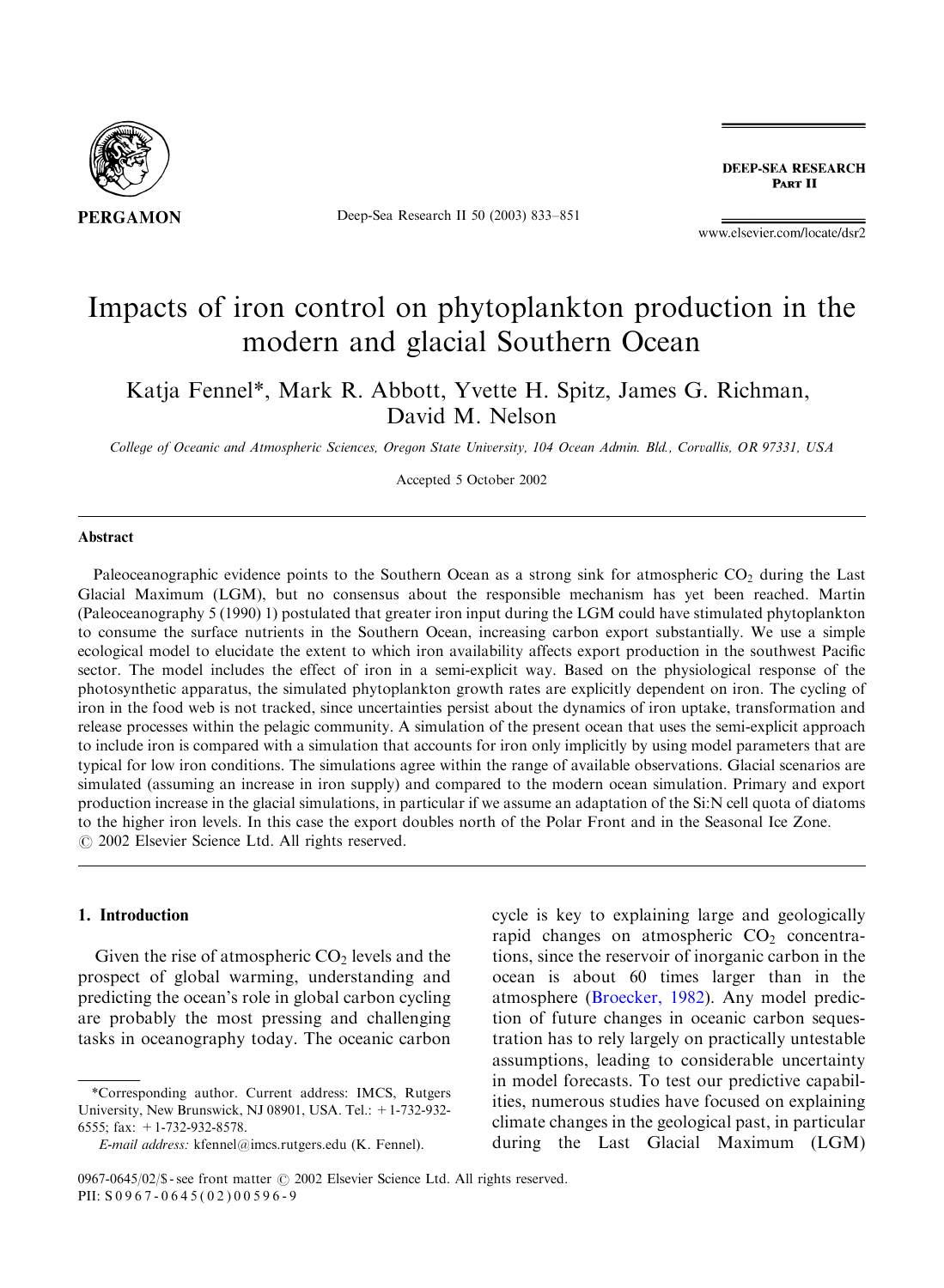$(\sim 20,000$  years ago; [Bard et al., 1990\)](#page-16-0). The LGM was characterized by substantially reduced atmospheric  $CO<sub>2</sub>$  concentrations ([Monnin et al., 2001](#page-17-0); [Petit et al., 1999](#page-17-0)). A variety of paleoceanographic proxies allow a verification of suggested explanations for the change in atmospheric  $CO<sub>2</sub>$  and climate, at least to some degree.

[Martin \(1990\)](#page-17-0) postulated that oceanic productivity in high nutrient, low chlorophyll (HNLC) regions such as the Southern Ocean is presently limited by iron deficiency and that this iron deficiency was relieved during glacial periods due to significantly increased aeolian iron deposition. Paleoceanographic proxies from ice cores [\(Petit](#page-17-0) [et al., 1999, 1990\)](#page-17-0) and sediment records [\(Kumar](#page-17-0) [et al., 1995\)](#page-17-0) indicate that dust deposition and iron fluxes to the sediments were higher during glacial periods. [Martin \(1990\)](#page-17-0) further postulated that the increased iron supply enabled phytoplankton to consume nearly all of the upwelled nutrients in Southern Ocean surface waters, which presently persist at relatively high levels, and that the corresponding increase in carbon export could explain the low atmospheric  $CO<sub>2</sub>$  levels during that period. The idea of increased export production due to higher iron availability is supported by sediment records, which indicate higher fluxes of organic matter to the sediments during the LGM [\(Anderson et al., 1998;](#page-16-0) [Kumar et al., 1995\)](#page-17-0). Biogeochemical models suggest that a complete drawdown of Southern Ocean surface nutrients could affect the partitioning of carbon between the ocean and the atmosphere sufficiently to cause the lower atmospheric  $CO<sub>2</sub>$  levels observed during glacial periods ([Popova et al., 2000](#page-17-0); [Sarmiento and](#page-17-0) [Orr, 1991](#page-17-0); [Knox and McElroy, 1984](#page-17-0)). These model results represent an upper limit for the possible productivity increase during glacial periods.

In situ iron-enrichment experiments ([Boyd et al.,](#page-16-0) [2000;](#page-16-0) [de Baar et al., 1995](#page-16-0)) and bottle incubations [\(Franck et al., 2000](#page-16-0); [Takeda, 1998;](#page-18-0) [Scharek et al.,](#page-18-0) [1997\)](#page-18-0) consistently show an increase in primary production, phytoplankton biomass and nutrient uptake after iron addition in the Southern Ocean. Although all these results support the importance of iron in regulating primary productivity, they do not imply that iron is the ultimate control. An extrapolation from the local and short-time

experiments to the scale of the ecosystem and geological time scales is problematic. In the Southern Ocean, it is plausible that other controls of productivity come into play if iron limitation is relieved and, so far, a complete drawdown of surface nutrients is not supported by observational evidence. None of the iron addition experiments showed a complete drawdown of macronutrients, but experimental artifacts cannot be excluded; bottle effects occur in incubation experiments and iron-enriched patches are diluted during in situ enrichments.

Most modeling studies point to a significantly increased carbon sink in the Southern Ocean during the LGM, but consensus about the responsible mechanism has not yet been reached. Theories involve either a strong increase in productivity in the Southern Ocean connected with increased export of carbon due to higher supply rates of iron ([Popova et al., 2000;](#page-17-0) Lefèvre [and Watson, 1999](#page-17-0); [Sarmiento and Orr, 1991](#page-17-0); [Martin, 1990](#page-17-0); [Knox and McElroy, 1984](#page-17-0)); changes in the ocean's alkalinity ([Archer and Maier-](#page-16-0)[Reimer, 1994](#page-16-0)); or a reduction of carbon exchange between the ocean and the atmosphere due to increased stratification or extended ice cover in the Southern Ocean with only moderately increased or even reduced levels of productivity ([Elderfield and](#page-16-0) [Rickaby, 2000](#page-16-0); [Sigman and Boyle, 2000](#page-18-0); [Stephens](#page-18-0) [and Keeling, 2000](#page-18-0); [Toggweiler, 1999;](#page-18-0) [Sarmiento](#page-18-0) [et al., 1998](#page-18-0); [Fran](#page-16-0)c[ois et al., 1997](#page-16-0)).

To elucidate the extent to which iron availability affects the drawdown of nutrients and export production, we use a simple ecological model that includes the effect of iron on phytoplankton growth rates based on the known physiological response. Simulations of the modern and glacial Southern Ocean are performed. Applied to the modern Southern Ocean, the model captures important features of the biological system and resolves the biogeochemical differences between the regions north of the Polar Front (PF) and the Seasonal Ice Zone in good agreement with observations. To test how strongly the biologically mediated carbon export is controlled by the availability of iron, we perform simulations with increased iron supply, but leave the physical model component unaltered.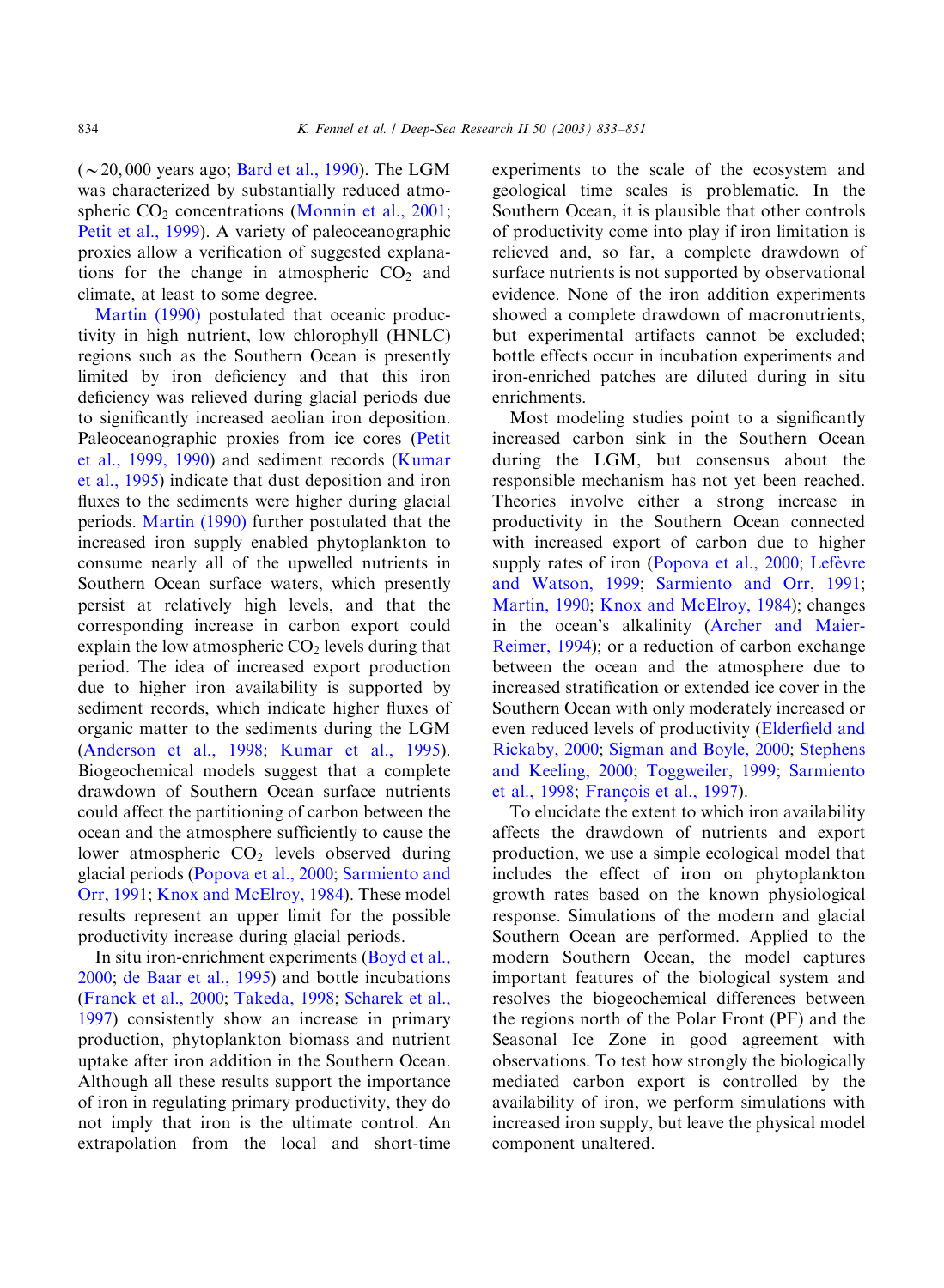The paper is organized as follows. In Section 2 we briefly summarize some ecological and biogeochemical aspects of iron cycling in the ocean and introduce approaches to model the effect of iron in ecological models. Our model concept, set up and our parameterization of the effect of iron are described in Section 3 in Section 4 the simulated course of dissolved iron in the present ocean is compared with observations. The other biochemical variables are discussed in comparison to a model simulation that does not include iron explicitly (described in [Fennel et al., 2003\)](#page-16-0). In Section 5 we describe the simulations of glacial scenarios and discuss the results in relation to the modern ocean. A summary and conclusions are given in Section 6.

## 2. Iron regulation of phytoplankton growth

### 2.1. Regulation versus limitation—a remark

In the recent literature, iron is often described as limiting nutrient for phytoplankton growth in the Southern Ocean (usually in reference to ironenrichment experiments) without clearly defining limitation. This is imprecise and unfortunate, in particular since [Cullen \(1991\)](#page-16-0) pointed out early in the debate about the importance of iron that precision is essential when discussing hypotheses. To describe limitation, two concepts are common. According to [Liebig \(1855\),](#page-17-0) the limiting nutrient is the one that determines total crop yield, or in other words, is the nutrient in shortest supply relative to need. In contrast, a factor is rate-limiting if it depresses the actual growth rate.

Iron-enrichment experiments test if phytoplankton growth is rate-limited by iron availability. In the oceanic environment, the phytoplankton growth rate, however, is rarely limited by only one factor. Although one factor might have a profound influence on primary productivity and ultimate nutrient utilization, the interaction of many factors determines how the system works [\(Cullen, 1991](#page-16-0)). For the Southern Ocean it has been pointed out that light and grazing are important controls of the phytoplankton growth rate besides iron ([Mitchell et al., 1991;](#page-17-0) [Nelson and Smith,](#page-17-0) [1991;](#page-17-0) [Frost, 1991](#page-16-0)), and it is not clear which factor ultimately determines primary and export production.

In this paper we attempt to be specific and avoid the term ''iron limitation''. Instead, we will consider iron or any other factor as regulation of phytoplankton growth if its variation changes the phytoplankton growth rate. For example, for a Michaelis–Menten type response of the growth rate, regulation occurs in the linear slope area of the parameterization.

# 2.2. Ecological aspects of iron cycling

The micronutrient iron is essential for phytoplankton growth and is found primarily in the catalytic centers of enzymes. These iron-containing proteins play an important role in photosynthetic and respiratory electron transfer processes and are directly involved in nitrate reduction and chlorophyll synthesis [\(Raven, 1988](#page-17-0)). The most notable symptom of iron deficiency in phytoplankton is a reduction in photosynthetic pigment content, also termed chlorosis, and a decrease in photosynthetic efficiency [\(Geider and La Roche, 1994](#page-16-0); [Greene](#page-16-0) [et al., 1991, 1992\)](#page-16-0). [Greene et al. \(1991\)](#page-16-0) describe the physiological responses of the photosynthetical apparatus to iron deficiency in a marine diatom. They found a decrease in Chl:C ratios and a decrease in chl-specific light-saturated photosynthesis  $P_{\text{max}}^{\text{B}}$ , resulting mainly from a reduction of the photosystem II reaction center protein, and suggest an increase of the fraction of nonfunctional reaction centers under iron-depleted conditions.

The cycling of iron in the ocean is comparable to the dynamics of macronutrients in some vital respects. Profiles of dissolved iron concentrations are similar to the distribution of nitrogen and phosphorus [\(Johnson et al., 1997\)](#page-17-0). Concentrations are low at the surface due to depletion by biological uptake and increase with depth due to remineralization in the subsurface and deep ocean. Also the recycling of iron within the pelagic food web displays similarities to that of macronutrients, with excretion of dissolved forms of iron by grazers and rapid utilization of this recycled iron by phytoplankton ([Hutchins et al., 1995, 1993\)](#page-17-0).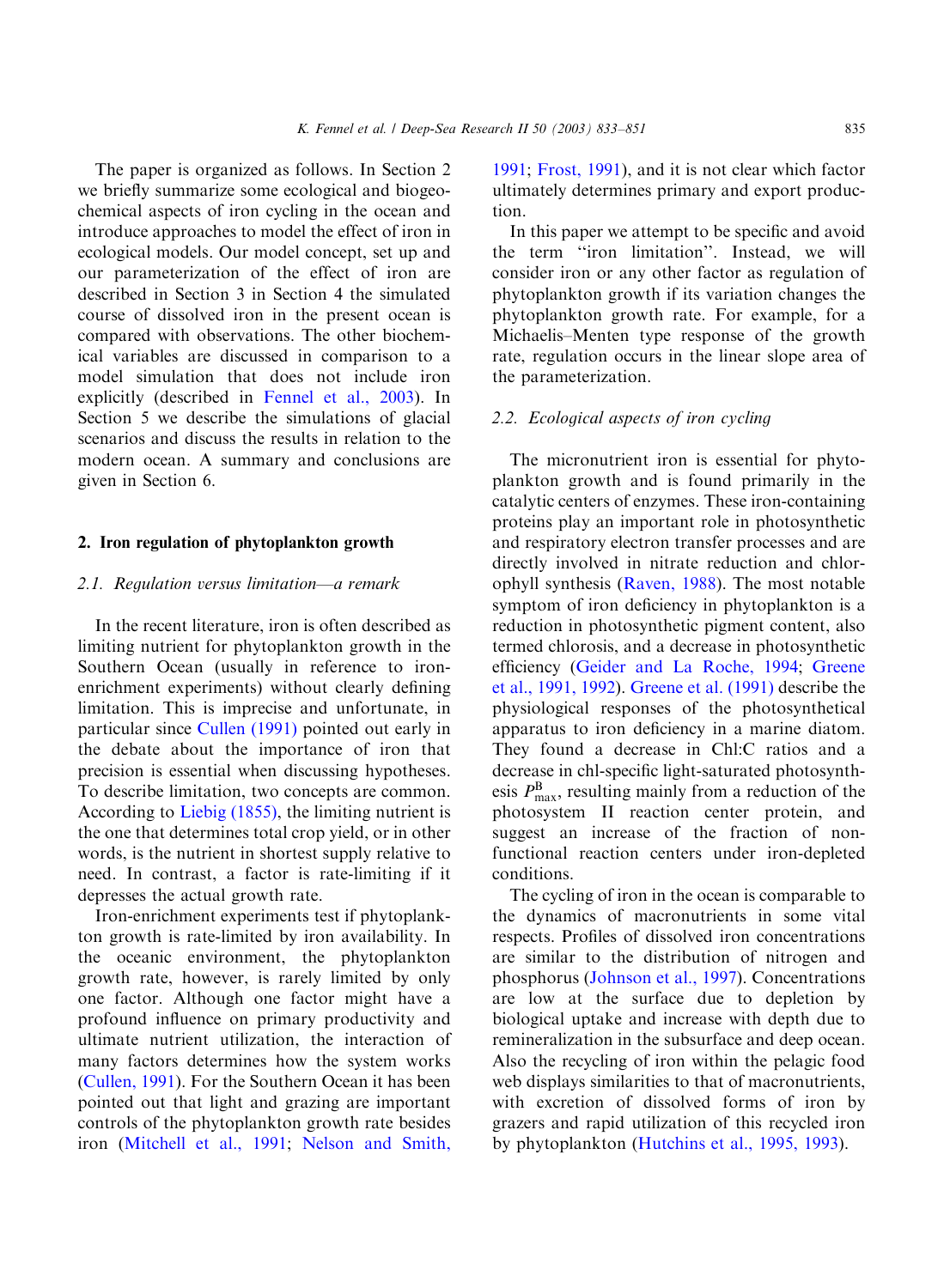There are important qualitative differences in biogeochemical cycling of iron compared to nitrogen, phosphorus and silica. The major fraction of dissolved iron in surface waters is bound to organic ligands that apparently increase iron availability [\(Rue and Bruland, 1995;](#page-17-0) Wu and [Luther, 1995](#page-18-0); [Gledhill and van den Berg, 1995\)](#page-16-0). Different phytoplankton groups use different mechanisms to access the organically bound iron [\(Hutchins et al., 1999](#page-17-0)), but the nature of this uptake is not yet well known. Photochemical reduction of colloidal iron has been suggested as another important process to make iron bioavailable (Barbeau et al., 2001). It is thought that the concentration of dissolved organic matter sets an upper limit for the dissolved iron concentrations, while free iron is scavenged and quickly removed from the system [\(Johnson et al., 1997;](#page-17-0) [Sunda,](#page-18-0) [1997\)](#page-18-0). Hence there appears to be a true interaction between dissolved iron and biota where the biota determine the availability of iron through the production of iron-binding ligands and the growth of biota in turn is determined by iron availability [\(Geider, 1999](#page-16-0); [Sunda, 1997](#page-18-0)).

Furthermore, the Fe:C ratio of phytoplankton is extremely flexible compared to the relatively constant elemental composition in macronutrients. [Sunda and Huntsman \(1995\)](#page-18-0) found variations in intracellular Fe:C ratios of one order of magnitude for cultures of oceanic diatoms at different ambient iron concentrations. Also Fe:C ratios determined from the slope of dissolved iron concentration versus apparent oxygen utilization (AOU) for different oceanic regions vary for different ambient iron concentrations. Small Fe:C ratios of  $\sim$  2 µmol:mol are estimated in the HNLC regions equatorial Pacific and Southern Ocean (consistent with the observation that iron availability is low in these regions), while values between 7 and 13 µmol:mol are found for the North Atlantic ([Sunda, 1997\)](#page-18-0).

During the last decade, much progress has been made in understanding biogeochemical and physiological aspects of iron cycling in the ocean, but many components are still poorly understood. Uncertainties persist about the supply rates of iron from the atmosphere and the deep ocean [\(Fung](#page-16-0) [et al., 2000](#page-16-0)), the chemical speciation of iron, and

which of the chemical species are biologically available [\(Measures and Vink, 2001;](#page-17-0) [Wells et al.,](#page-18-0) [1995\)](#page-18-0). Also, the dynamics of iron uptake, transformation and release processes within the pelagic community are still poorly constrained [\(Hutchins](#page-17-0) [et al., 1999](#page-17-0); [Geider, 1999](#page-16-0); [Schmidt et al., 1999](#page-18-0)).

## 2.3. Concepts of including iron in ecological models

Models that include an effect of iron availability on biogeochemistry have been developed by Moore et al.  $(2002a,b)$  for a global domain; by [Christian et al. \(2002a,b\);](#page-16-0) [Chai et al. \(2000\)](#page-16-0); [Leonard et al. \(1999\)](#page-17-0) and [Loukos et al. \(1997\)](#page-17-0) for the equatorial Pacific; by Denman and Peña [\(1999\)](#page-16-0) for the subarctic Pacific; and by [Hense et al.](#page-17-0) [\(2000\)](#page-17-0) and [Lancelot et al. \(2000\)](#page-17-0) for the Southern Ocean. There are two general approaches to model the biological effect of iron, although the details of the actual parameterization vary in these models. In the first approach [\(Chai et al., 2000;](#page-16-0) [Hense et al.,](#page-17-0)  $2000$ ; Denman and Peña, 1999) the phytoplankton growth parameters are changed as a proxy for iron regulation, while no explicit iron response is included. In this case the iron dynamics within the biological system and the supply rates of iron are ignored. This approach can be seen as a sensitivity test of the model to variations in phytoplankton growth parameters.

The other general approach [\(Christian et al.,](#page-16-0) [2002a,b](#page-16-0); [Lancelot et al., 2000;](#page-17-0) [Moore et al.,](#page-17-0) [2002a,b](#page-17-0); [Leonard et al., 1999](#page-17-0)) includes iron explicitly as a state variable and tracks the cycling of iron through the biological system similar to nitrogen and other macronutrients. In these models, a Michaelis–Menten uptake response is used to determine the effect of iron availability on the growth rate. The rate-limiting nutrient is chosen as the one in shortest supply relative to need. The similar treatment of iron and nitrogen in these models implies a tight coupling between the elemental cycles of these nutrients.

# 3. The model

The physical/biological model used in this study is based on the description in [Fennel et al. \(2003\)](#page-16-0).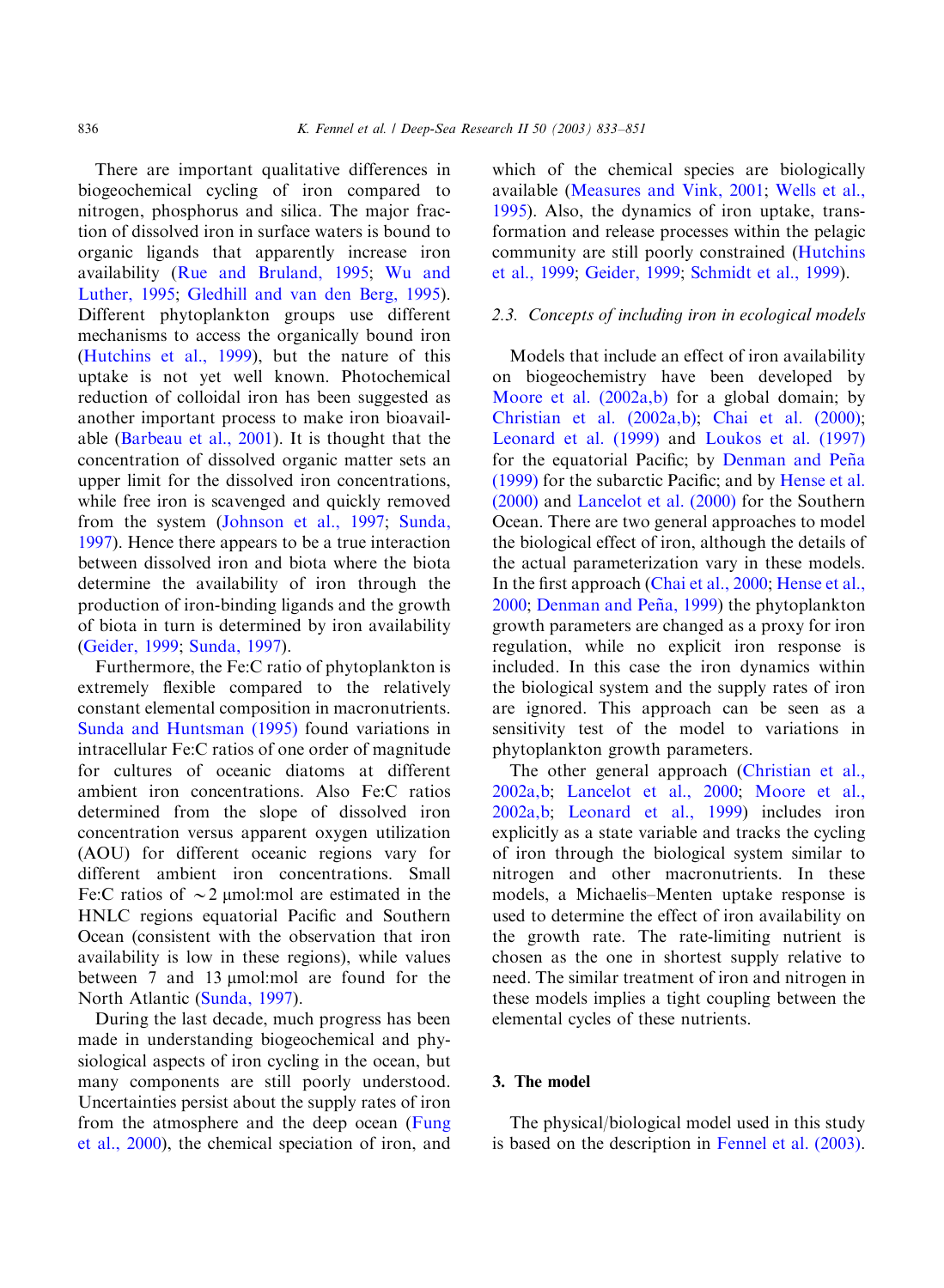The biological model component contains eight state variables: two phytoplankton groups, diatoms dia and other small phytoplankton phy; one group of zooplankton zoo; three inorganic nutrient pools, dissolved inorganic nitrogen din, silicic acid sia and dissolved iron  $fe$ ; and two detrital pools, detrital nitrogen  $det_{N}$  and detrital silicate  $det_{S_i}$ . The elemental cycles of nitrogen and silica are included, while the elemental cycling of iron is not fully tracked. Diatoms are treated as a separate phytoplankton group and the ''silica pump'', an efficient mechanism for the removal of silica from the euphotic zone [\(Dugdale et al., 1995\)](#page-16-0), is resolved by considering the detrital fractions of nitrogen and silica as separate pools. The phytoplankton growth parameterizations include a physiologically based response to changes in iron supply (described in Section 3). The zooplankton group represents microzooplankton that grazes only on the small phytoplankton and provides ''top-down'' control on the small phytoplankton an important feature of the biological system in that region.

This model is coupled to a one-dimensional physical model and applied to three stations in the southwest Pacific sector of the Southern Ocean, along  $170^{\circ}$ W. One model station at  $56^{\circ}$ S lies north of the PF, one station at  $61^{\circ}$ S is located in the vicinity of the PF, and the southernmost station at  $64^{\circ}$ S represents the Seasonal Ice Zone (SIZ). The physical model component simulates the vertical mixing of the state variables and the evolution of the mixed-layer depth in response to surface fluxes of heat and momentum following the parameterization of [Price et al. \(1986\)](#page-17-0). The model is set up on a uniform grid covering the upper 400 m of the water column with a 5 m resolution and forced with daily values of wind stress and surface heat fluxes from the NCEP re-analysis data set. A detailed description is given in [Fennel et al.](#page-16-0) [\(2003\)](#page-16-0).

From our present knowledge of iron chemistry in seawater and the availability of iron to phytoplankton, it is evident that the elemental cycling of iron is intricate and qualitatively different from the cycling of macronutrients. Microbial activity modifies ocean chemistry by producing iron-binding ligands, and the organically bound iron in turn affects the ability of the ocean to support the microbial community ([Gei](#page-16-0)[der, 1999;](#page-16-0) [Sunda, 1997;](#page-18-0) [Wells et al., 1995\)](#page-18-0). The remineralization of iron and nitrogen in the food web is qualitatively similar, but appears to be a differential process ([Hutchins et al., 1993](#page-17-0)). Macronutrients can be represented in a plausible way in biogeochemical models that neglect dissolved organic matter, but microbial physiology and the dynamics of dissolved organic matter seem to be key to understanding the cycling of iron [\(Geider,](#page-16-0) [1999\)](#page-16-0).

Given this, we refrain from including the full cycle of iron in the biological system. Our approach is intermediate between the two presently common ways to model iron (described in Section 2.3). We represent the effect of iron based on the observed physiological response as a modulation of the phytoplankton growth rate, which goes beyond the use of a low phytoplankton growth rate as a proxy for iron-stress. The cycling of iron within the food web is included in a semiexplicit way in our model, where iron is taken up proportionally to the uptake of nitrogen, but not tracked further through the biological system. Instead, a weak restoration to the iron initial concentration provides a continuous resupply during the growing period, qualitatively representing the recycling within the food web, and replenishes iron during the non-growing period. This treatment of iron is combined with an ecological model that was developed for the southwest Pacific sector of the Southern Ocean [\(Fennel et al., 2003\)](#page-16-0). In [Fennel et al. \(2003\)](#page-16-0), iron is taken into account implicitly by choosing typical growth parameters and a typical Si:N stoichiometry for the diatoms. Here we include an explicit iron control of phytoplankton growth, based on the known physiological response of phytoplankton to iron deficiency.

In [Fennel et al. \(2003\)](#page-16-0) we employed the following parameterization for the growth rate of diatoms

$$
\mu_{\text{dia}}(E, sia, din) = \mu_{\text{dia}}^{\text{max}}(1 - \exp(-\bar{\alpha}E))
$$

$$
\times \min\left(\frac{sia}{k_{\text{Si}} + sia}, \frac{din}{k_{\text{N}} + din}\right). \quad (1)
$$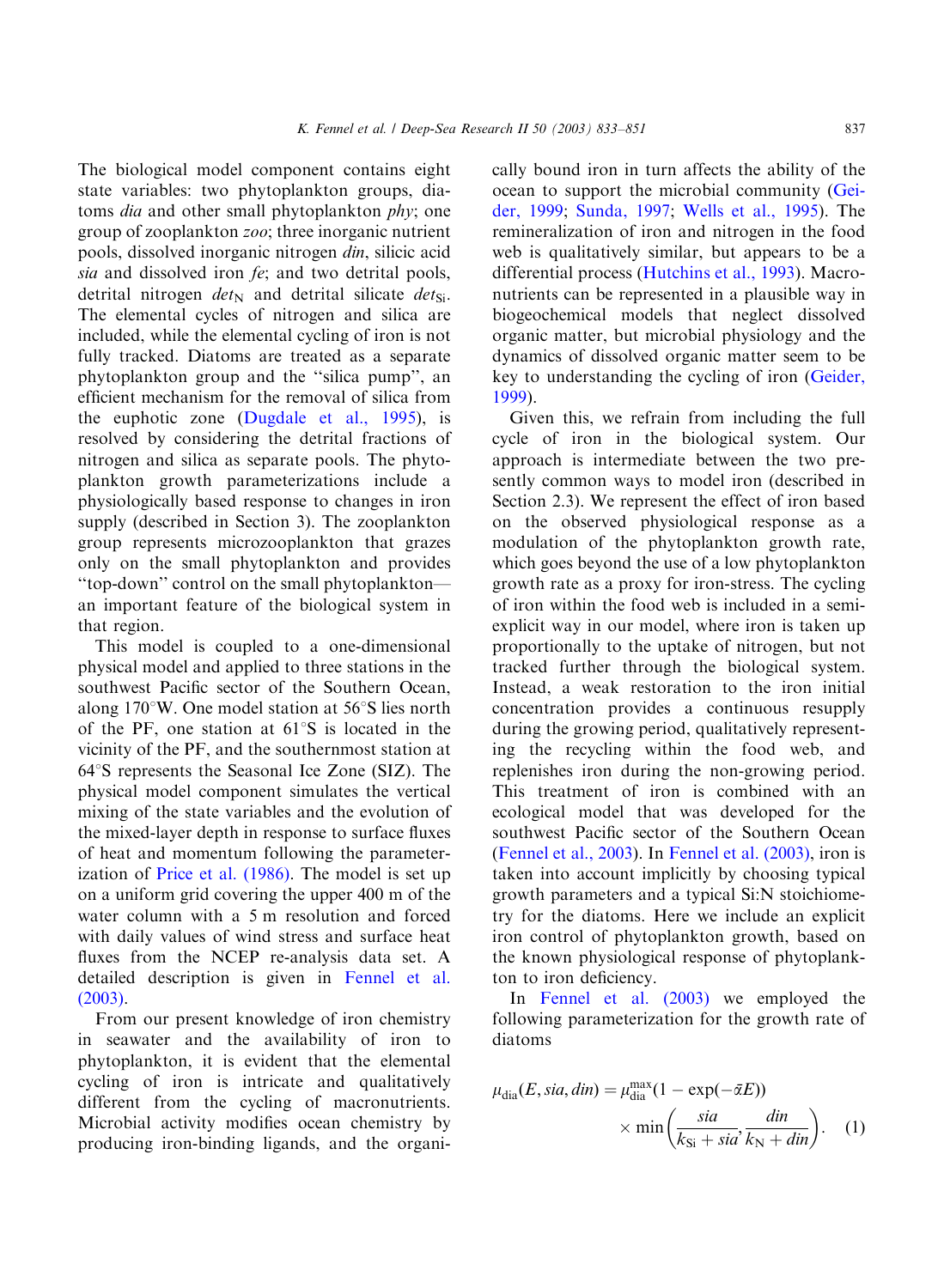The response of the growth rate to the inorganic nutrient concentrations is assumed to follow Michaelis–Menten kinetics while the nutrient in shortest supply is actually regulating the growth rate. The light dependence of photosynthesis is based on the  $P$  versus  $E$  curve given in [Cullen](#page-16-0) [\(1990\)](#page-16-0).

Here we modify the parameterization (1) to include the main physiological response of phytoplankton to iron deficiency, that is, the reduction of the efficiency of their photosynthetic apparatus [\(Geider and La Roche, 1994](#page-16-0); [Greene et al., 1991,](#page-16-0) [1992\)](#page-16-0). [Greene et al. \(1991\)](#page-16-0) report a 3-fold decrease in Chl:C ratios, a 2-fold reduction of the chlspecific light-saturated photosynthesis  $P_{\text{max}}^{\text{B}}$ , and a 1.3-fold increase in the chl-specific initial slope of the PE-curve  $\alpha^B$  between iron-replete and irondeficient diatom cells. The slight increase in  $\alpha^B$  can be attributed to the overall reduction of lightharvesting pigments which reduces the ''package'' effect [\(Greene et al., 1991](#page-16-0); [Berner et al., 1989\)](#page-16-0) and is ignored for our purpose. Since our model considers biomass in units of nitrogen and does not track a dynamic Chl:C ratio, we have to translate the chl-specific effects reported by [Greene](#page-16-0) [et al. \(1991\)](#page-16-0) into nitrogen units of biomass. The chl-specific  $P_{\text{max}}^{\text{B}}$  is implicitly contained in the biomass-specific maximum growth rate  $\mu_{dia}^{max}$  and in the light parameter  $\bar{\alpha}$ , which corresponds to the ratio of  $\alpha^B$  and  $P_{\text{max}}^B$ . We assume that an irondependent  $P_{\text{max}}^{\text{B}}$  should qualitatively show a Michaelis–Menten type response, with a slope range, where the photosynthetic efficiency increases proportional with iron supply, and a saturation region. These assumptions yield

$$
\mu_{\text{dia}}(E, \text{sia}, \text{din}, \text{fe})
$$
\n
$$
= \mu_{\text{dia}}^{\text{max}} \frac{f e}{k_{\text{Fe}} + f e} \left( 1 - \exp \left( -\frac{\bar{\alpha} E}{f e} (k_{\text{Fe}} + f e) \right) \right)
$$
\n
$$
\cdots \min \left( \frac{\text{sia}}{k_{\text{Si}} + \text{sia}} \frac{\text{din}}{k_{\text{N}} + \text{din}} \right). \tag{2}
$$

The new parameter  $k_{Fe}$  represents a half-saturation concentration for iron and is set to 0.2  $\mu$ mol m<sup>-3</sup>. This value was estimated by [Price](#page-17-0) [et al. \(1994\)](#page-17-0) for the subtropical Pacific and is used in the models of [Moore et al. \(2002a,b\)](#page-17-0) and [Lef](#page-17-0)è[vre and Watson \(1999\)](#page-17-0). The parameters  $\mu_{\text{dia}}^{\text{max}}$ 

and  $\bar{\alpha}$  need to be redefined in (2) for formulations (1) and (2) to be consistent. We define the two parameters such that the parameterization (2) yields the same rates as (1) for typical iron concentrations in the present southwest Pacific sector of the Southern Ocean. For an average iron concentration of  $0.15 \text{ \mu mol m}^{-3}$  during the AESOPS cruises [\(Measures and Vink, 2001\)](#page-17-0) and  $k_{\text{Fe}} = 0.2 \text{ }\mu\text{mol m}^{-3}$  this constraint yields  $\mu_{\text{dia}}^{\text{max}} =$ 1.63 d<sup>-1</sup> and  $\bar{\alpha} = 0.13$  (W m<sup>-2</sup>)<sup>-1</sup>. These parameter choices imply that for an increased iron concentration during glacial periods, e.g. 2.5  $\mu$ mol m<sup>-3</sup>, the growth rate would double. A doubling of the growth rate is a reasonable assumption [\(Popova et al., 2000;](#page-17-0) [Banse,](#page-16-0) [1991,1996\)](#page-16-0) and is in agreement with the results of incubation experiments performed during the AESOPS study by Valerie Franck (personal communication), who found a doubling of the silica uptake rates after addition of 2.5  $\mu$ mol Fe m<sup>-3</sup>.

## 4. Simulating the present ocean

We performed a simulation for the period of the AESOPS field study. In this section we discuss the simulated iron distributions in comparison with iron concentrations measured during AESOPS. We also compare the simulated behavior of the other biochemical variables to the simulation that does not include iron explicitly (discussed in detail in [Fennel et al., 2003](#page-16-0)).

#### 4.1. Cycling of iron in the water column

In the contemporary Southern Ocean, deep mixing during winter and upwelling of iron-rich sub-surface waters are the main sources of dissolved iron in surface water. Aeolian deposition plays only a minor role ([Fung et al., 2000;](#page-16-0) Lefèvre [and Watson, 1999\)](#page-17-0). Locally, significant amounts of iron can be added during ice melt, e.g., in the Ross Sea [\(Sedwick and DiTullio, 1997;](#page-18-0) [Sedwick](#page-18-0) [et al., 1996](#page-18-0)), but in the southwest Pacific sector this input is negligible ([Measures and Vink, 2001](#page-17-0)). Observed concentrations of dissolved iron in the southwest Pacific sector of the Southern Ocean are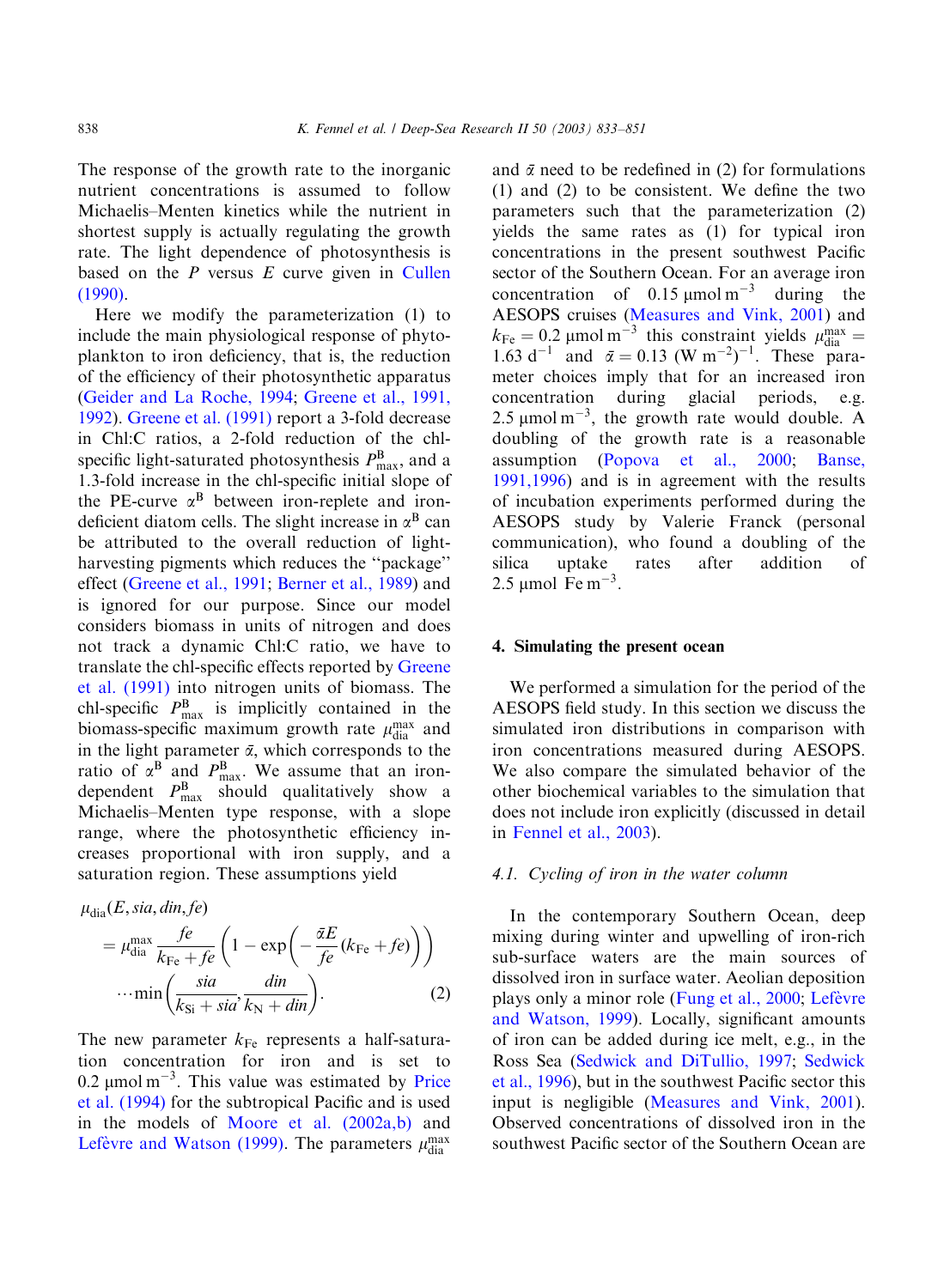generally below 0.5  $\mu$ mol m<sup>-3</sup>. Within the small range of 0–0.5  $\mu$ mol m<sup>-3</sup>, the values exhibit strong spatial and temporal variations, mainly attributed to the high physical variability in the region [\(Measures and Vink, 2001](#page-17-0)).

Unfortunately, dissolved inorganic iron concentrations depend on the analytical approach used for its determination. This adds to the persisting uncertainty about which chemical forms of iron are present in seawater and which are biologically available. During the AESOPS study, values determined by shipboard flow injection analysis as described in [Measures et al. \(1995\)](#page-17-0) were significantly higher in the upper 300–400 m of the water column than the values in replicate samples determined by atomic absorption spectrophotometry after preconcentration by chelationsolvent extraction after [Johnson et al. \(1997\)](#page-17-0). Below 400 m water depth, the values agree well for both methods. The differences are attributed to different sensitivities of the methods to the organic fractions of iron ([Measures and Vink, 2001\)](#page-17-0). We base our data comparisons on the values determined by Measures and co-workers, since their values probably include a portion of organically complexed iron that is potentially available to phytoplankton but not determined by the solvent extraction method.

During AESOPS the surface concentrations of dissolved iron range between 0.075 and 0.34  $\mu$ mol m<sup>-3</sup> [\(Measures and Vink, 2001\)](#page-17-0), in agreement with other measurements in open waters of the Pacific sector ([Sedwick et al., 1997](#page-18-0); [de Baar et al., 1999](#page-16-0)). Variations in dissolved iron concentrations are most pronounced in the vicinity of the PF, where the highest average mixed layer concentrations of iron are found and the strongest seasonal depletion occurs [\(Measures and Vink,](#page-17-0) [2001\)](#page-17-0). Iron concentrations below 200 m depth are stable between 0.25 and 0.3  $\mu$ mol m<sup>-3</sup>. The surface concentrations decrease over the course of the growing season due to biological uptake and the lowest values are reached in late summer. Preseason values display a north to south gradient, with concentrations increasing from  $\sim$  0.2 µmol m<sup>-3</sup> in the PFZ to  $\sim$  0.35 µmol m<sup>-3</sup> in the SIZ. In summer this general pattern is reversed with surface concentrations decreasing

from 0.2 to 0.3  $\mu$ mol m<sup>-3</sup> in the PFZ to  $< 0.15$  µmol m<sup>-3</sup> in the Ross Sea. The PF is an exception and displays the widest range of values from  $< 0.15$  to  $> 0.3$  µmol m<sup>-3</sup>.

The initial iron concentrations for the model simulation are set to 0.25  $\mu$ mol m<sup>-3</sup>, 0.3  $\mu$ mol m<sup>-3</sup> and 0.35  $\mu$ mol m<sup>-3</sup> for the stations at 56<sup>°</sup>, 61<sup>°</sup> and  $64^{\circ}$ S, respectively. These values are pre-spring estimates and based on maximum dissolved iron concentrations found at 250 m depth. Iron is taken up proportionally to the uptake of nitrogen by diatoms and small phytoplankton, and is resupplied by a weak restoration of the iron concentrations to the initial conditions. A comparison of the simulated iron profiles with the available iron data is shown in Figs.  $1-3$ . At  $61^{\circ}S$  the simulated concentrations below 150 m water depth remain stable at the initial concentration of 0.3  $\mu$ mol m<sup>-3</sup> [\(Fig. 1\)](#page-7-0). Surface concentrations are reduced by biological uptake to a minimum of 0.18  $\mu$ mol m<sup>-3</sup> in mid December at this station. The corresponding data vary, but the simulated and observed magnitudes and the seasonal decrease in surface concentrations agree. Fewer data profiles are available for the northern station at  $56^{\circ}$ S, but the simulated and observed values in February/March agree ([Fig. 2](#page-7-0)). At  $64^{\circ}$ S the strongest iron depletion occurs ([Fig. 3](#page-8-0)). The subsurface concentrations of 0.35  $\mu$ mol m<sup>-3</sup> are higher than at the other stations and the minimum concentration of 0.13  $\mu$ mol m<sup>-3</sup> occurs in mid-January. The resupply of iron by restoring its concentration weakly to the initial values yields inputs of  $\sim 0.001$  µmol Fe m<sup>-3</sup> d<sup>-1</sup> during the growing season at all stations. A maximum restoration flux of 0.002 µmol Fe m<sup>-3</sup> d<sup>-1</sup> occurs at station 64°S during January.

#### 4.2. The other biochemical variables

The simulated course of the other biochemical variables is very similar to the simulation without explicit inclusion of iron. A detailed data comparison of the model results without explicit iron is given in [Fennel et al. \(2003\)](#page-16-0) and shows that essential features of the biological system in the PFZ, in the vicinity of the PF, and in the SIZ are captured, including the seasonal patterns of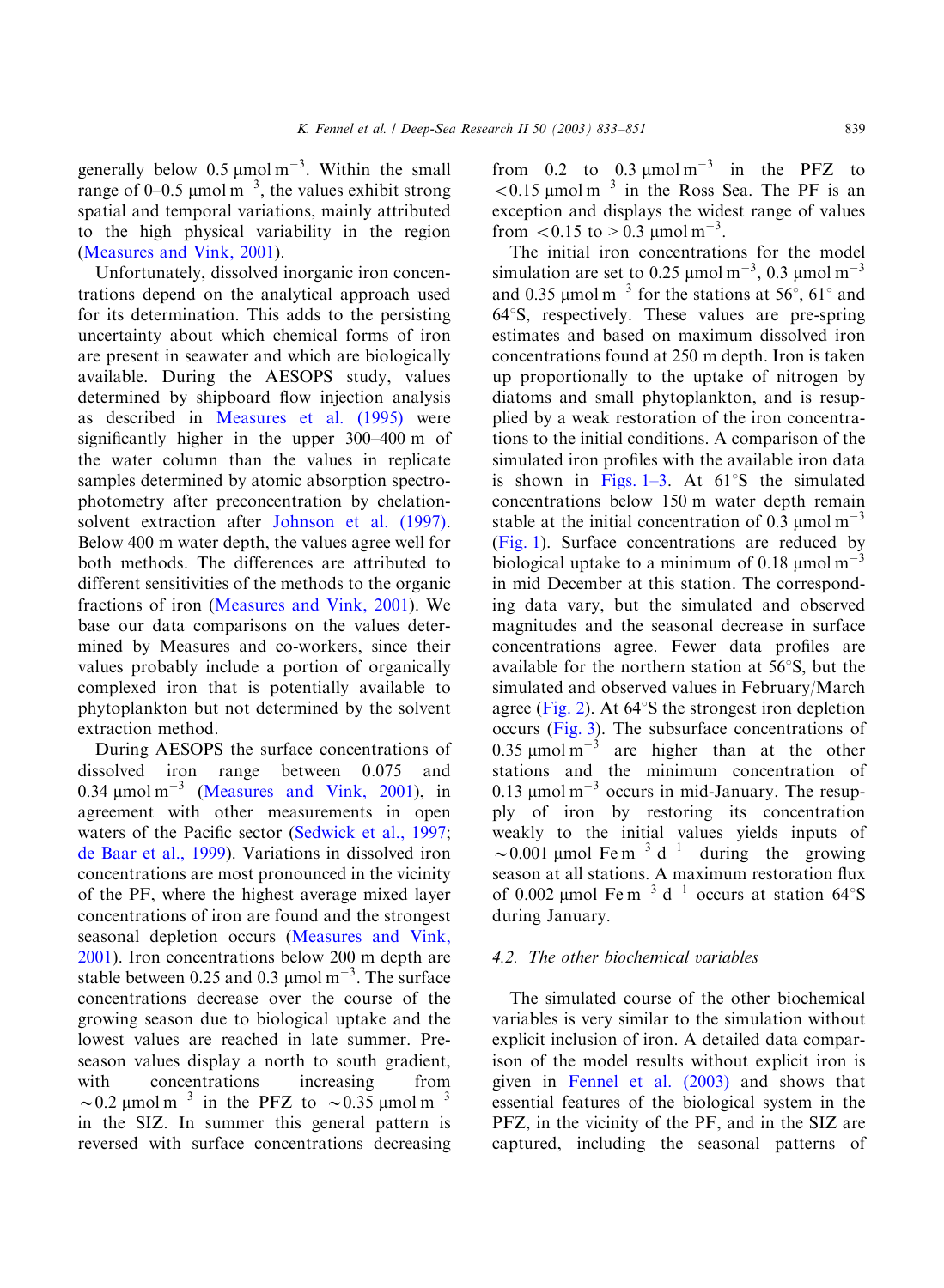<span id="page-7-0"></span>dissolved inorganic nitrogen and silicic acid, biogenic silica, primary production, and vertical particle flux.

A notable difference between the two simulations is found only for the variables that are connected with the silica cycle, namely silicic acid and diatoms. The results for dissolved inorganic nitrogen, small phytoplankton and zooplankton do not change noticeably. A comparison of the simulated course of silicic acid and biogenic silica in both simulations is shown in [Fig. 4.](#page-9-0) The major difference is a time shift in the drawdown of silicic acid and correspondingly in the maximum of biogenic silica, which occurs earlier in the current simulation. The maximum concentrations of biogenic silica are higher than in the version without explicit iron (by up to 5 mmol Si  $m^{-3}$  at 64°S), but the changes lie within the range of the observed values. Also, the simulated annual primary productivity and the vertical export flux increase slightly, but lie within the uncertainty of the data.

The agreement between the two model versions shows that the inclusion of iron has been done consistently with the former version and supports



Fig. 2. Simulated (solid and dashed lines) and observed (diamonds and filled dots) dissolved iron concentrations at  $56^\circ$ S.



Fig. 1. Simulated (solid and dashed lines) and observed (diamonds and filled dots) dissolved iron concentrations at  $61^{\circ}$ S. The dissolved iron measurements by Christopher Measures and co-workers are used.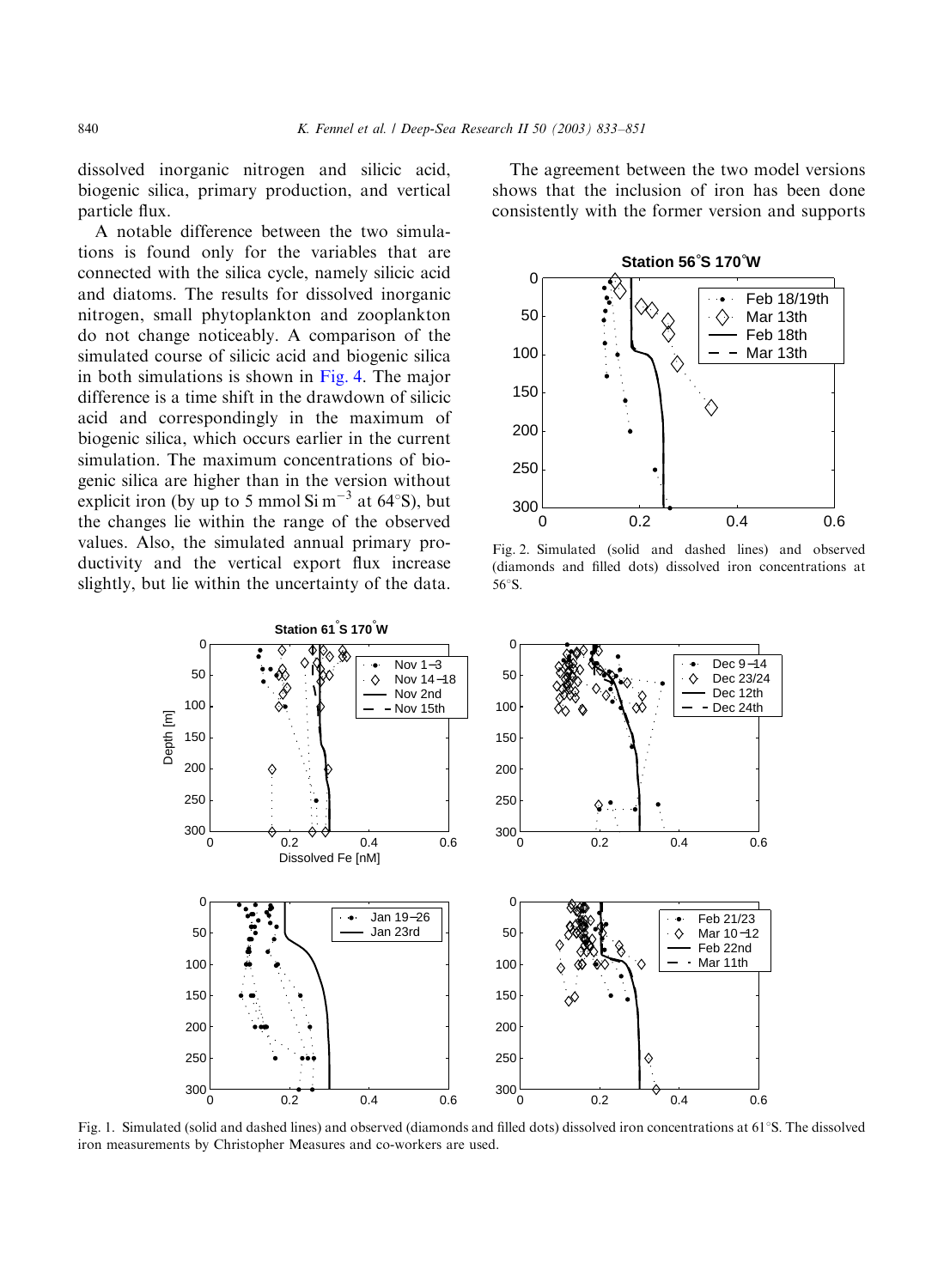<span id="page-8-0"></span>

Fig. 3. Simulated (solid and dashed lines) and observed (diamonds and filled dots) dissolved iron concentrations at 64°S.

the idea that an implicit treatment of the iron effect can describe the present situation in the Southern Ocean reasonably within the range of variation in the observations.

#### 5. Glacial scenarios

# 5.1. Motivation and assumptions

During the LGM, the physical and biochemical environment in the Southern Ocean was different than today. Differences in physical features include increased wind speeds, colder sea-surface and atmospheric temperatures, greatly expanded winter sea-ice cover, increased stratification due to increased meltwater input and increased deposition of atmospheric dust [\(Moore et al., 2000\)](#page-17-0). Uncertainty persists about the consequences of these changes for the carbon cycle and which feature in particular is important for the lowered atmospheric  $CO<sub>2</sub>$  levels during the LGM

 $(\sim 80$  ppm lower than pre-industrial levels of  $\sim$  280 ppm). In the ongoing debate, explanations range from purely physically induced changes, due to increased ice cover along with reduced productivity, to theories that suggest a significant contribution from biologically induced carbon export ([Stephens and Keeling, 2000](#page-18-0); [Elderfield](#page-16-0) [and Rickaby, 2000;](#page-16-0) [Sigman and Boyle, 2000](#page-18-0); [Moore et al., 2000](#page-17-0); [Popova et al., 2000](#page-17-0); [Lef](#page-17-0)è[vre and Watson, 1999](#page-17-0)). An earlier model study has shown that the biological export to be expected for a complete drawdown of surface phosphate could theoretically cause the glacial drawdown of  $CO<sub>2</sub>$  ([Sarmiento and Orr, 1991](#page-17-0)), but more realistic assumptions about the productivity increase in recent box model studies indicate a smaller effect of the biology in response to the higher iron supply between 10 and 30 ppm ([Popova et al., 2000](#page-17-0); Lefèvre and [Watson, 1999\)](#page-17-0).

To investigate the role of iron in changing primary and export production, we apply our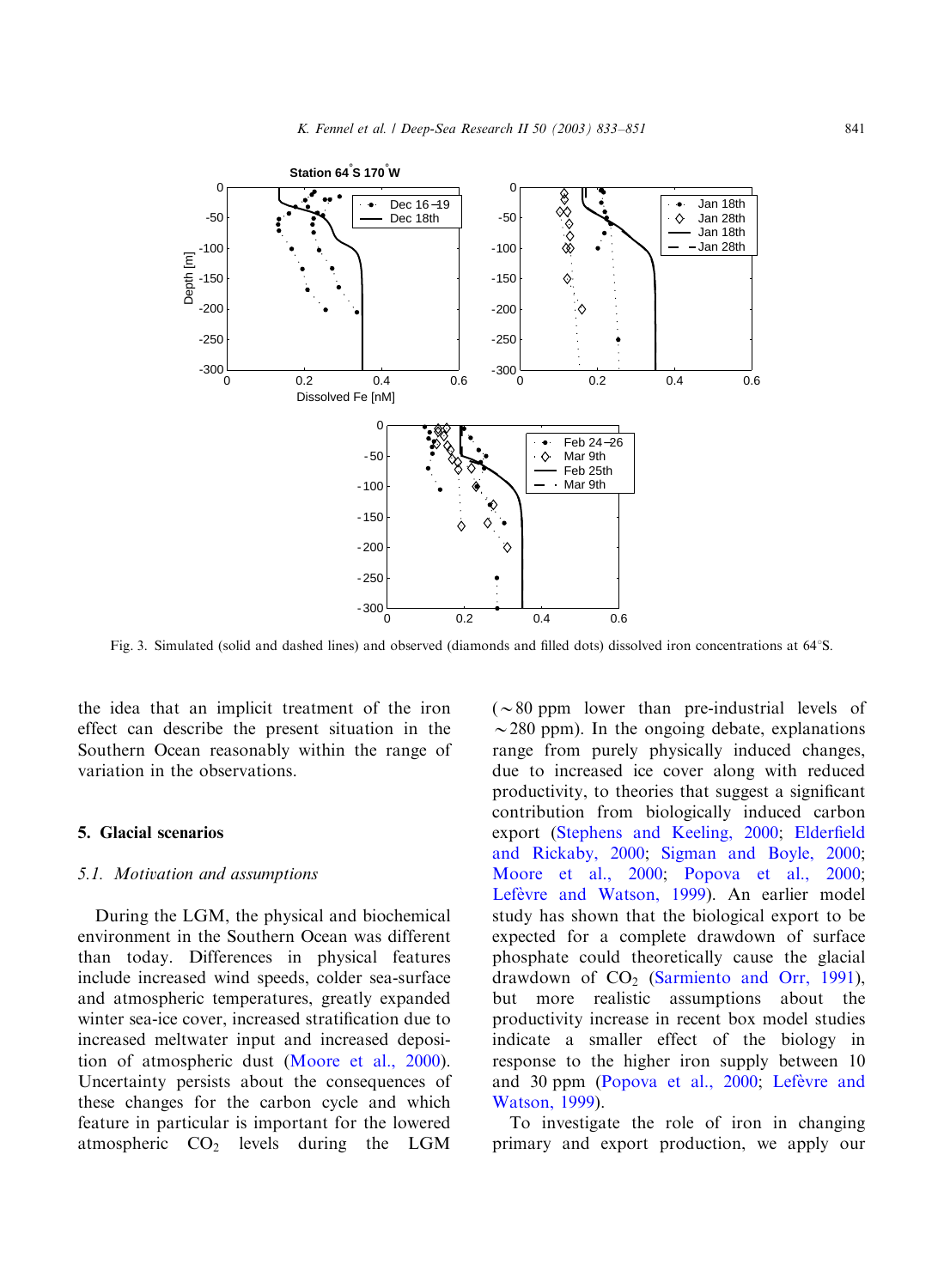<span id="page-9-0"></span>

Fig. 4. Simulated course of surface silicic acid and biogenic silica in the current model version (dashed line) in comparison to the simulation without explicit iron in Fennel et al.  $(2003)$  (solid line) at three stations along 170°W. The filled circles represent surface values measured during the AESOPS field study [\(Brzezinski et al., 2001\)](#page-16-0).

ecological model, which includes the major controls of the present biological system in the Southern Ocean, to glacial iron conditions. Our glacial scenario is unrealistic with respect to the physical conditions, which we do not alter, since colder temperatures and increased stratification may have had ecological consequences. Furthermore, we assume no substantial changes in the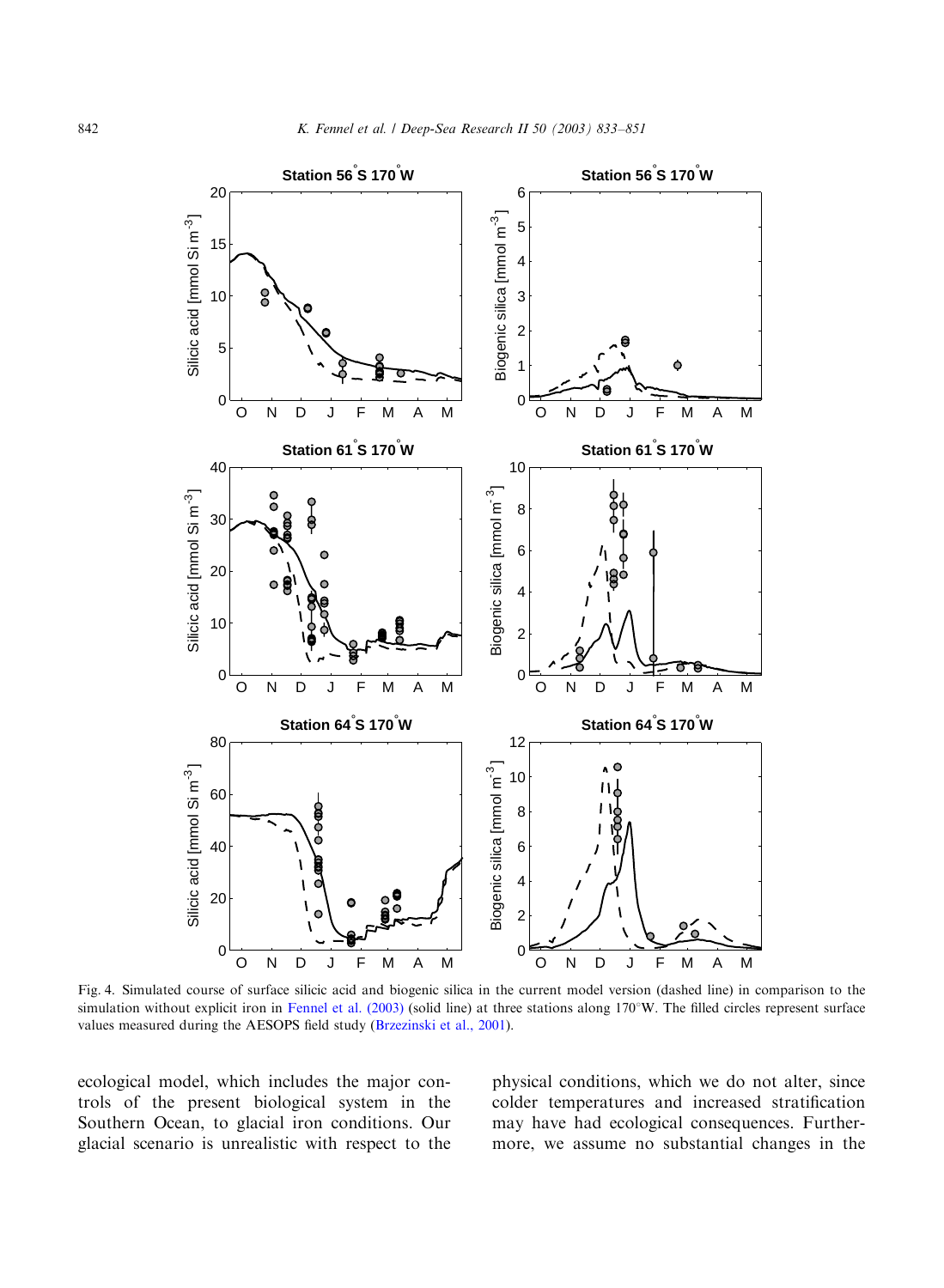supply of the macronutrients nor in the ecological structure of the system.

# 5.2. Simulations

We performed three simulations of glacial scenarios. Since iron supply by atmospheric dust deposition was higher during glacial periods sediment and ice-core records suggest an increase by a factor of 15–50 ([Petit et al., 1999;](#page-17-0) [Kumar](#page-17-0) [et al., 1995\)](#page-17-0)—we have increased the initial iron concentration by an order of magnitude to  $3 \text{ µmol m}^{-3}$  in these simulations. This is an optimistic assumption considering that modern concentrations of dissolved iron in the deep ocean are about 0.6  $\mu$ mol m<sup>-3</sup> [\(Johnson et al., 1997\)](#page-17-0).

In the first glacial simulation we do not adjust the functioning of the ecosystem and employ the same parameter set as for the modern ocean. It is, however, reasonable to assume some adaptation of phytoplankton to the increased iron levels; in particular the Si:N ratio of the diatoms and the Fe:C ratio of both phytoplankton groups were probably different.

In the second and third glacial scenario we expore how changes in the Si:N and Fe:C ratios affect the system. The Si:N ratio of 4 in our modern simulation is reduced to 2 in the second and third glacial simulation. The heavy silicification of the diatoms and the high Si:N disappearance ratios observed in the contemporary Southern Ocean are thought to be due to iron stress. Cultured diatoms increase their Si:N stoichiometry by a factor of 2 to 3 under irondepleted conditions [\(Takeda, 1998;](#page-18-0) [Hutchins and](#page-17-0) [Bruland, 1998\)](#page-17-0).

In the third scenario, we also adjust the Fe:C ratio of both phytoplankton groups. While the C:N:P ratio of marine phytoplankton is relatively constant ([Redfield et al., 1963\)](#page-17-0), the Fe:C ratio is known to be flexible and adapts to the ambient iron levels ([Sunda, 1997](#page-18-0)). [Sunda and Huntsman](#page-18-0) [\(1995\)](#page-18-0) showed that the cellular Fe:C ratio in cultured oceanic diatoms varies from 2.5 to 34 umol:mol for different iron concentrations. Fe:C ratios of particulate organic matter, estimated from profiles of dissolved iron concentration and apparent oxygen utilization (AOU), range between 7 and 13 µmol:mol for the North Atlantic and  $\sim$ 2 in the Southern Ocean and equatorial Pacific, both characterized by low iron levels [\(Sunda, 1997\)](#page-18-0). To explore the effect of a different Fe:C stoichiometry, we increased the Fe:C ratio for both phytoplankton groups from 2 umol:mol in the previous simulations to 5 umol:mol in the third simulation (based on [Johnson et al., 1997](#page-17-0)).

In the second and third simulations—both run with the same Si:N ratio of 2 and differing only in their Fe:C stoichiometry—the course of the macronutrients and of the plankton variables does not change noticeably. The surface iron concentrations differ slightly; minimum surface iron concentrations are about 0.1  $\mu$ mol m<sup>-3</sup> lower for a Fe:C ratio of 5 than for a Fe:C ratio of 2. These slight variations in iron concentrations do not affect the phytoplankton growth rates or the other biochemical variables. We therefore restrict the following comparison to the simulations of the modern ocean and the two glacial scenarios that only differ in the Si:N stoichiometry of the diatoms.

The simulated course of the surface macronutrients in the present ocean is shown in comparison with the glacial scenarios in [Fig. 5](#page-11-0). The drawdown of dissolved inorganic nitrogen is stronger in the glacial simulations compared to the present ocean and is more pronounced if we assume adaptation of the Si:N ratio of the diatoms. Also the uptake of silicic acid is stronger in the glacial simulations, but more pronounced in the simulation which assumes the higher Si:N stoichiometry (representing heavily silicified diatoms). At  $61^{\circ}$ S and  $64^{\circ}$ S, silicic acid is depleted in both glacial simulations, while the magnitude of nitrogen consumption at these stations is strongly affected by the different assumptions about the Si:N stoichiometry.

At  $56^{\circ}$ S the drawdown of inorganic nutrients increases in the glacial simulations, but the nutrients are not depleted completely and the drawdown is slow. This implies that the light/ mixing regime plays an important role in controlling productivity in all simulations at this station. At  $61^{\circ}$ S and  $64^{\circ}$ S, silicic acid ultimately limits phytoplankton production. The magnitude of the seasonal silicic acid consumption is determined by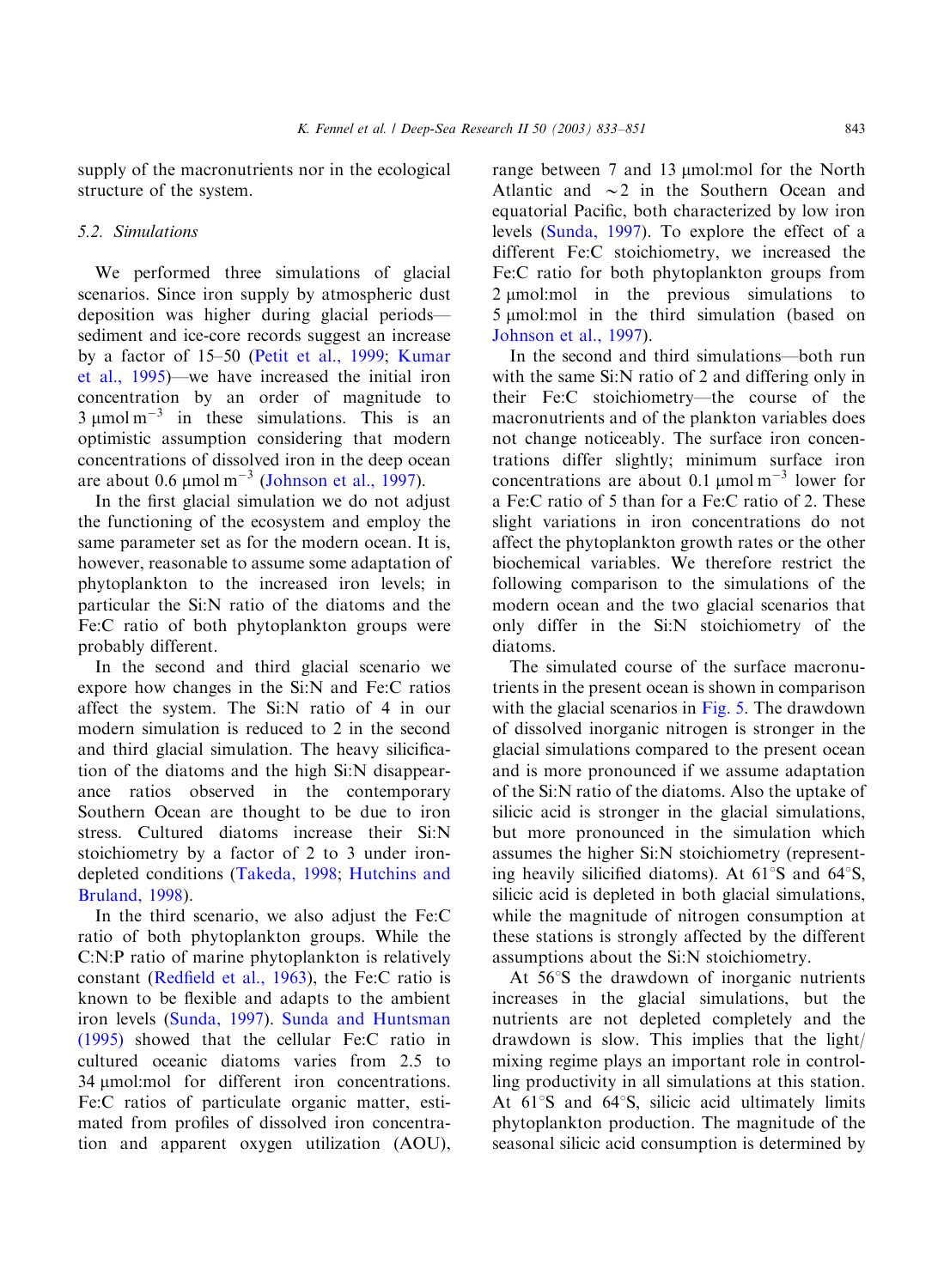<span id="page-11-0"></span>

Fig. 5. Simulated course of surface nutrients for the simulation of the modern ocean and the two glacial scenarios that assume the same Fe:C ratio.

the pre-season concentration. Dissolved inorganic nitrogen is always replete.

The simulated diatom biomass is higher in the glacial scenarios than in the modern ocean [\(Fig. 6\)](#page-12-0). The highest standing stocks are reached if the Si:N stoichiometry is assumed to adapt. At  $61^{\circ}$ S and  $64^{\circ}$ S, the maximum diatom biomass is 2.2 and 4.3 mmol  $N m^{-3}$  for the modified Si:N ratio, that is about twice the maximum concentrations of 1.0 and 2.0 mmol  $N m^{-3}$  if diatoms use the surface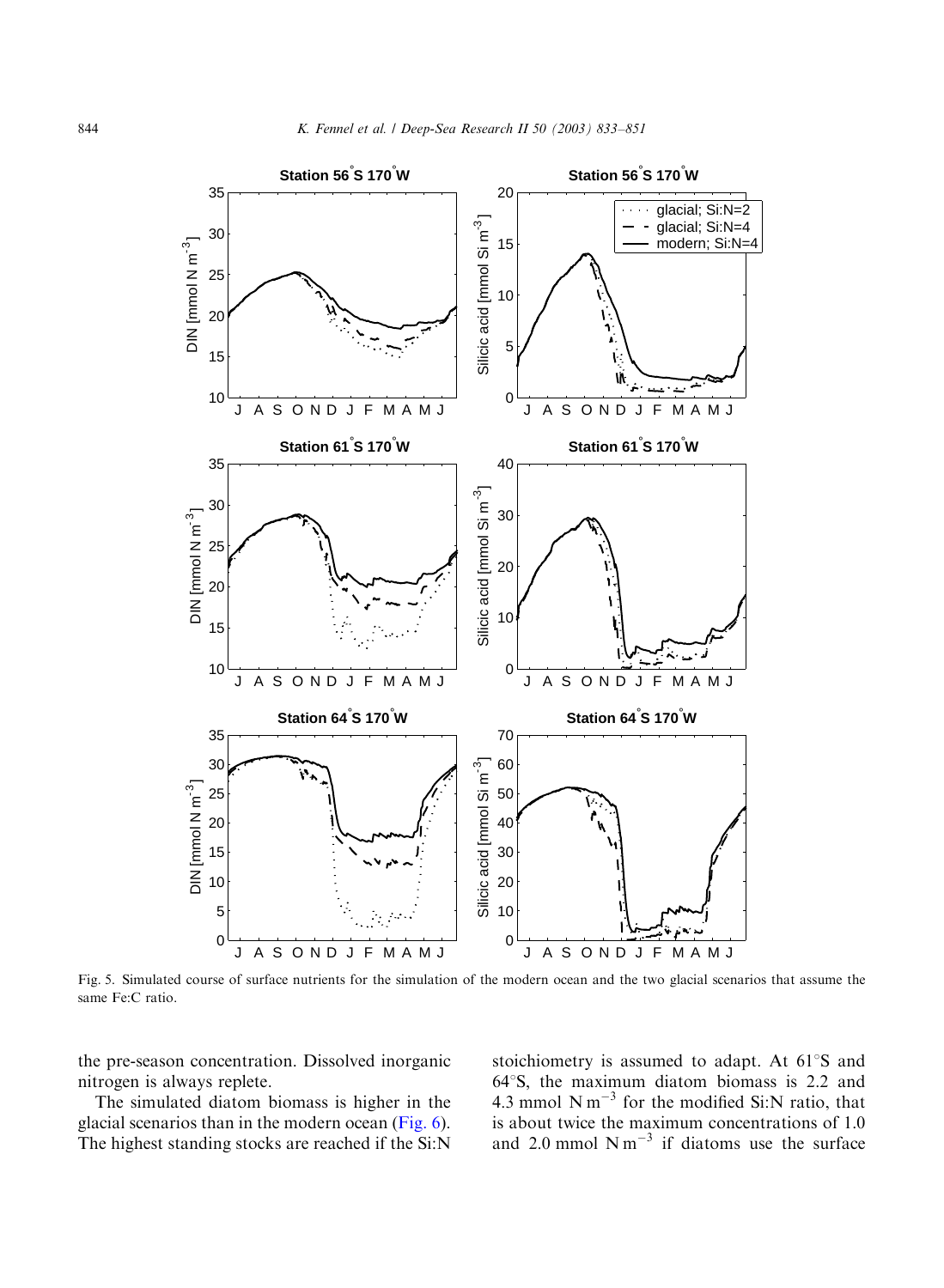<span id="page-12-0"></span>

Fig. 6. Simulated course of diatom biomass (left panels) and biomass of the small phytoplankton (right panels; gray lines) and the zooplankton (right panels; black lines) for the simulation of the modern ocean and the two glacial scenarios.

silica less efficiently in the case without adaptation. At the southernmost station, the maximum diatom biomass does not change significantly between the modern and glacial scenario if the same Si:N ratio is used. The indirect effect of the increased iron levels (reduction of the Si:N stoichiometry of diatoms) is larger than the direct effect on the growth rate.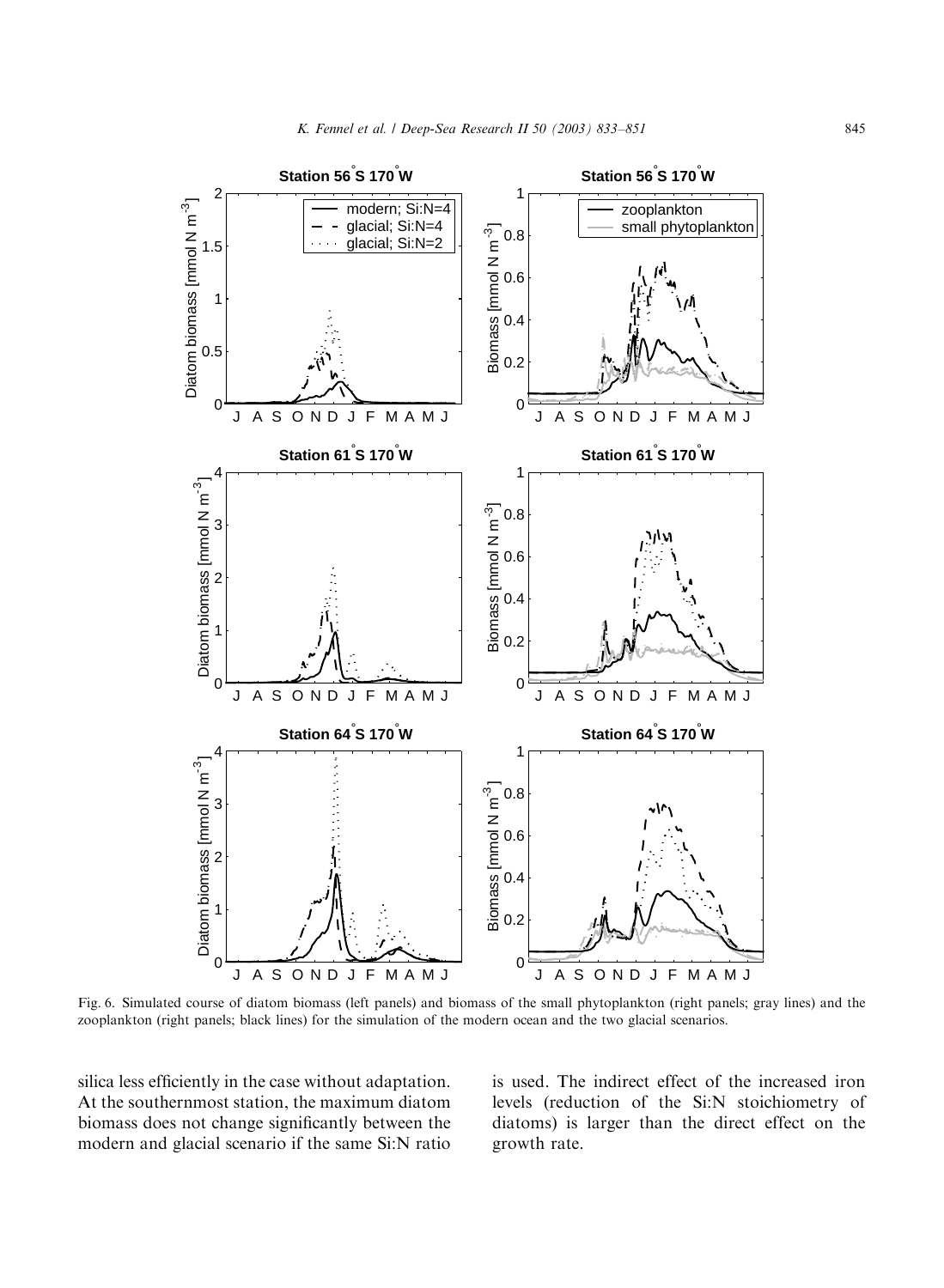The biomass of small phytoplankton does not change in the glacial scenarios compared to the modern ocean, but standing stocks of their zooplankton grazers are higher. Zooplankton are grazing efficiently on the small phytoplankton, hence an increase of the phytoplankton growth

rate is reflected in higher zooplankton biomass while small phytoplankton do not accumulate at higher levels.

The daily vertical particle fluxes of detrital silica and detrital nitrogen at 400 m depth are compared in Fig. 7. A considerable increase in the glacial



Fig. 7. Simulated vertical particle fluxes at 400 m depth for the simulation of the modern ocean and the two glacial scenarios.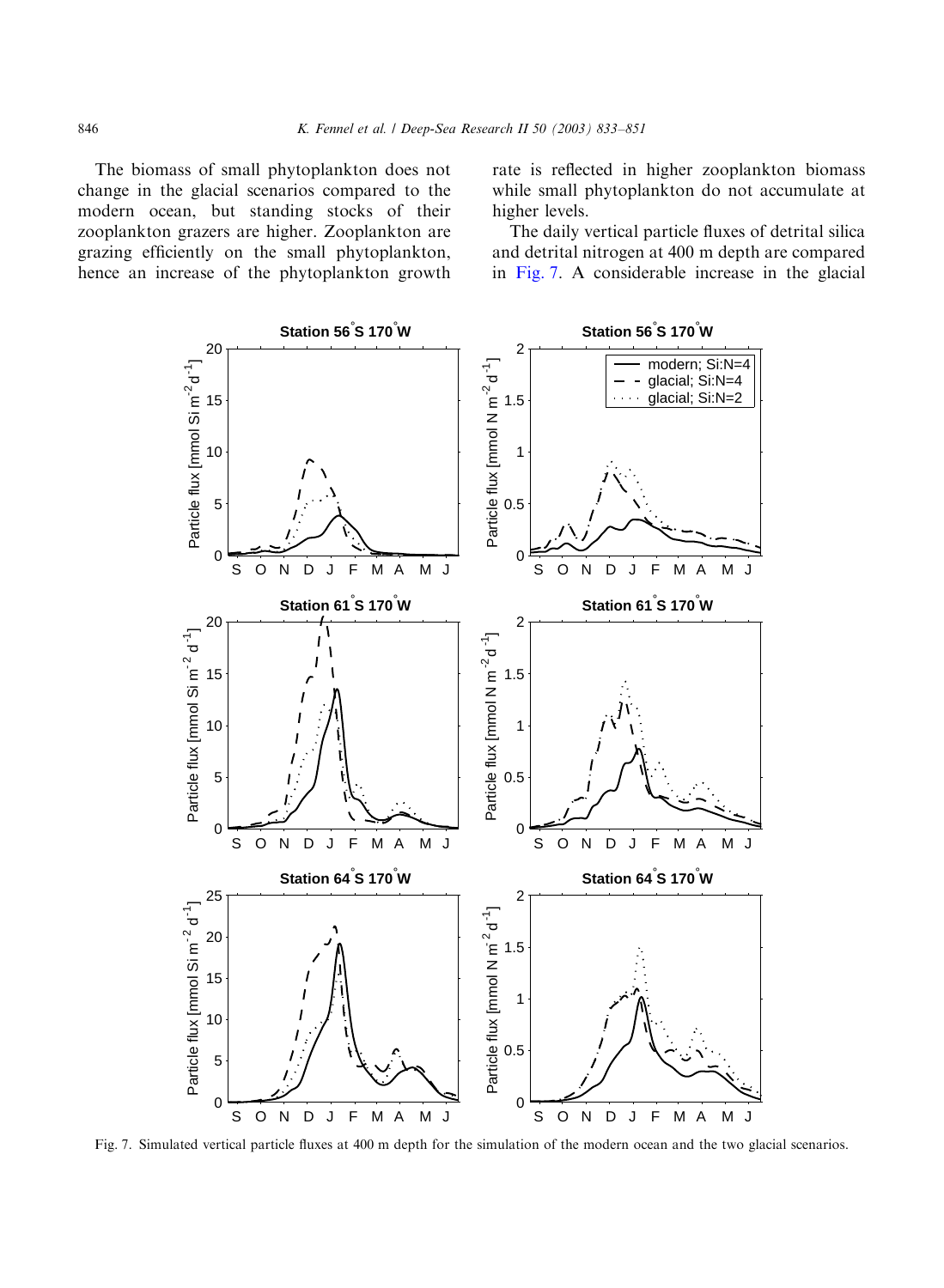silica fluxes is found only at  $56^{\circ}$  and  $61^{\circ}$ S. At  $64^{\circ}$ S the fluxes do not increase significantly if the Si:N ratio of the diatoms is reduced. The vertical fluxes of detrital nitrogen, which are representative for the vertical flux of biogenic carbon (if we assume a constant C:N stoichiometry) increase at all stations in both glacial simulations. Higher vertical nitrogen flux occurs for a reduced Si:N ratio of the diatoms, further supporting the idea that a change in the Si:N stoichiometry of the diatoms allows a more efficient export of nitrogen relative to silicate export.

The annual vertical particle fluxes and the annual uptake of dissolved inorganic nitrogen and silicic acid for the modern and the two glacial simulations are given in Table 1. In the glacial simulation that uses the reduced Si:N cell quota for diatoms the yearly total uptake of dissolved inorganic nitrogen and silicic acid roughly doubles at all stations compared to the modern ocean. The vertical fluxes of particulate nitrogen and silica

Table 1

Simulated vertical particle fluxes at 400 m and total uptake of dissolved inorganic nitrogen and silica in the euphotic zone

|                                                                                  |      | 56°S 170°W 61°S 170°W 64°S 170°W |       |
|----------------------------------------------------------------------------------|------|----------------------------------|-------|
| Total DIN uptake (mol $N m^{-2}$ year <sup>-1</sup> )                            |      |                                  |       |
| Modern                                                                           | 1.2  | 1.7                              | 2.1   |
| Glacial; Si : $N = 4$ 2.3                                                        |      | 2.9                              | 3.3   |
| Glacial; $Si: N = 2$ 2.6                                                         |      | 3.4                              | 4.0   |
| Total Si uptake (mol Si m <sup>-2</sup> year <sup>-1</sup> )                     |      |                                  |       |
| Modern                                                                           | 0.30 | 0.80                             | 1.39  |
| Glacial; $Si : N = 4$ 0.64                                                       |      | 1.32                             | 2.10  |
| Glacial; Si : $N = 2$ 0.97                                                       |      | 2.08                             | 3.07  |
| Simulated flux of det <sub>Si</sub> (mol Si m <sup>-2</sup> year <sup>-1</sup> ) |      |                                  |       |
| Modern                                                                           | 0.27 | 0.70                             | 1.16  |
| Glacial; $Si: N = 4$ 0.58                                                        |      | 1.15                             | 1.72  |
| Glacial; $Si: N = 2$ 0.41                                                        |      | 0.86                             | 1.21  |
| Simulated flux of det <sub>N</sub> (mol N m <sup>-2</sup> year <sup>-1</sup> )   |      |                                  |       |
| Modern                                                                           | 0.05 | 0.07                             | 0.08  |
| Glacial; $Si: N = 4$ 0.09                                                        |      | 0.11                             | 0.12  |
| Glacial; $Si: N = 2$ 0.10                                                        |      | 0.14                             | 0.15  |
| Si: N ratio of simulated vertical flux (mol: mol)                                |      |                                  |       |
| Modern                                                                           | 6.06 | 10.65                            | 14.31 |
| Glacial; $Si: N = 4$ 6.43                                                        |      | 10.22                            | 14.36 |
| Glacial; Si: $N = 2$ 4.09                                                        |      | 6.30                             | 8.27  |

increase everywhere in the glacial simulations relative to the modern ocean.

## 6. Summary and conclusions

A simple ecological model was used to simulate the biological system in the Pacific sector of the Southern Ocean for modern and glacial iron supply conditions. The model includes the physiological response of phytoplankton to the dissolved iron availability, namely a decrease in the maximum photosynthetic efficiency under iron deficiency, but does not track the cycling of iron through the food web. Given the present understanding of the elemental cycle of iron and the existing uncertainties, it appears premature to attempt an explicit model of the cycling of iron in the biological system. Simplified concepts based on the qualitative effects of iron on phytoplankton growth, which are used in different recent modeling studies (see Section 2.3) and in this study, seem, however, appropriate to investigate questions about the effect of iron on biological carbon export.

We performed a simulation for the present ocean. A comparison of the simulated iron concentrations with observations showed good agreement in magnitude and the seasonal course. We compared this simulation with a simulation of the present Southern Ocean that accounts for iron only implicitly by choosing typical parameters (discussed in [Fennel et al., 2003\)](#page-16-0). There was no significant difference between the two simulations within the given range of the observations, indicating that an implicit treatment of iron allows a reasonable description of the biological system in the present Southern Ocean within the range of available data.

Glacial scenarios were simulated, where the iron supply was increased but the physical environment was not altered. One simulation employs the same biological parameter set as the present ocean simulation. Additional simulations used a reduced Si:N cell quota for diatoms and an increased Fe:C uptake ratio for small phytoplankton and diatoms, accounting for an adaptation of phytoplankton to the higher iron levels. A modification of the Fe:C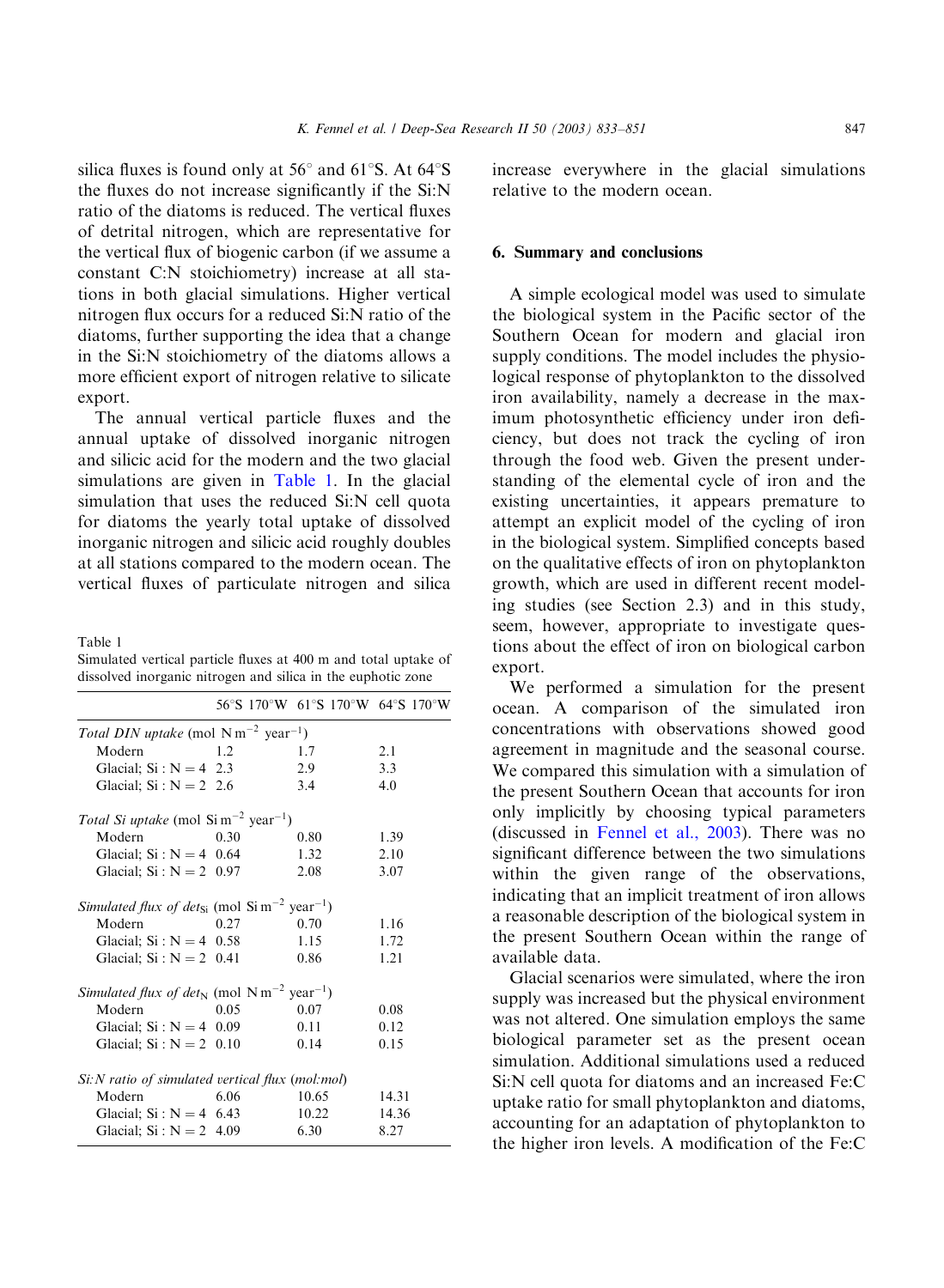ratio had no notable impact on the simulation results. Iron is at saturated levels in the glacial scenarios, hence a perturbation of the Fe:C uptake ratio has no effect. A change in Si:N stoichiometry of the diatoms has consequences for the export of carbon.

North of the PF, the annual phytoplankton production is strongly controlled by the available light. The concentration of silicic acid at the surface is reduced to levels where it regulates diatom production, but silicic acid is not completely depleted. In this situation the iron-induced increase in photosynthetic efficiency has a strong impact on carbon export almost doubling the annual vertical flux. The carbon export increases further if a reduction of the Si:N quota of the diatoms is included (the annual vertical flux doubles compared to the present ocean).

In the SIZ, silicic acid supply is a main control on annual phytoplankton production. Presently, the main productivity event is a short, intense diatom bloom that is observed to follow the retreating ice edge and depletes silicic acid concentrations at the surface [\(Brzezinski et al.,](#page-16-0) [2001\)](#page-16-0). In our model simulations, surface silicic acid is depleted in both glacial scenarios. If the amount of annually produced organic carbon, which can potentially be exported from the pelagic system, is constrained by the pre-spring level of silicic acid, no substantial increase in carbon export occurs if nutrients are taken up at a higher rate but with the same stoichiometric ratio. A reduction of the Si:N cell quota of the diatoms, which is a reasonable assumption, significantly increases the export of biogenic carbon (the annual vertical flux almost doubles compared to the present ocean).

Our results are consistent with the ideas of Moore et al. (2000) about the biological export during the LGM. North of the PF, they suggested higher biological carbon export as result of higher iron supply. For the seasonally ice-covered zone south of the PF the authors argued that productivity and carbon export would increase during the growing season due to higher iron inputs. During the rest of the year they suggested a reduced outgassing of  $CO<sub>2</sub>$  from the ocean because the extent of ice cover was probably increased and acted as a

barrier to air–sea gas exchange. The results of our simulations suggest an additional increase of biological production in the Seasonal Ice Zone connected to a change in the diatom Si:N uptake quota.

The sediment record shows higher biological production in the Atlantic sector during the LGM compared to the present ocean and a northward shift of the high productivity region from its present position ([Anderson et al., 1998;](#page-16-0) [Kumar](#page-17-0) [et al., 1995\)](#page-17-0). Anderson et al. (1997) found a 5-fold greater accumulation of organic carbon during the LGM than today and a decoupling of the accumulation of biogenic silica and organic carbon. Consistent with our assumption of a reduced Si:N quota for diatoms a lower Si:C ratio was found during the LGM than today. Our simulations, assuming no changes in the physical environment and in the supply of macronutrients, show that an iron-induced stimulation of productivity can account for a 2-fold increase in organic carbon export. Changes in ice-cover, circulation, stratification, and nutrient upwelling would modify this estimate, in particular an increase in silicic acid availability would potentially increase carbon export.

Iron enrichment experiments in the Southern Ocean have consistently shown that nutrient uptake, chlorophyll concentration and phytoplankton biomass increase during iron enrichments. These results imply that iron is at regulating levels in the present Southern Ocean or, in other words, that iron is rate-limiting for phytoplankton growth. This does not necessarily imply an increase in carbon export for higher iron levels on an annual timescale. We have shown that the nutrient-uptake quota of diatoms and the supply of silicic acid are important in determining biological production and export on seasonal timescales.

## Acknowledgements

We wish to thank Robert Anderson, Ekaterina Popova, Inga Hense and an anonymous reviewer for their thoughtful comments. This work has been supported by a grant from the National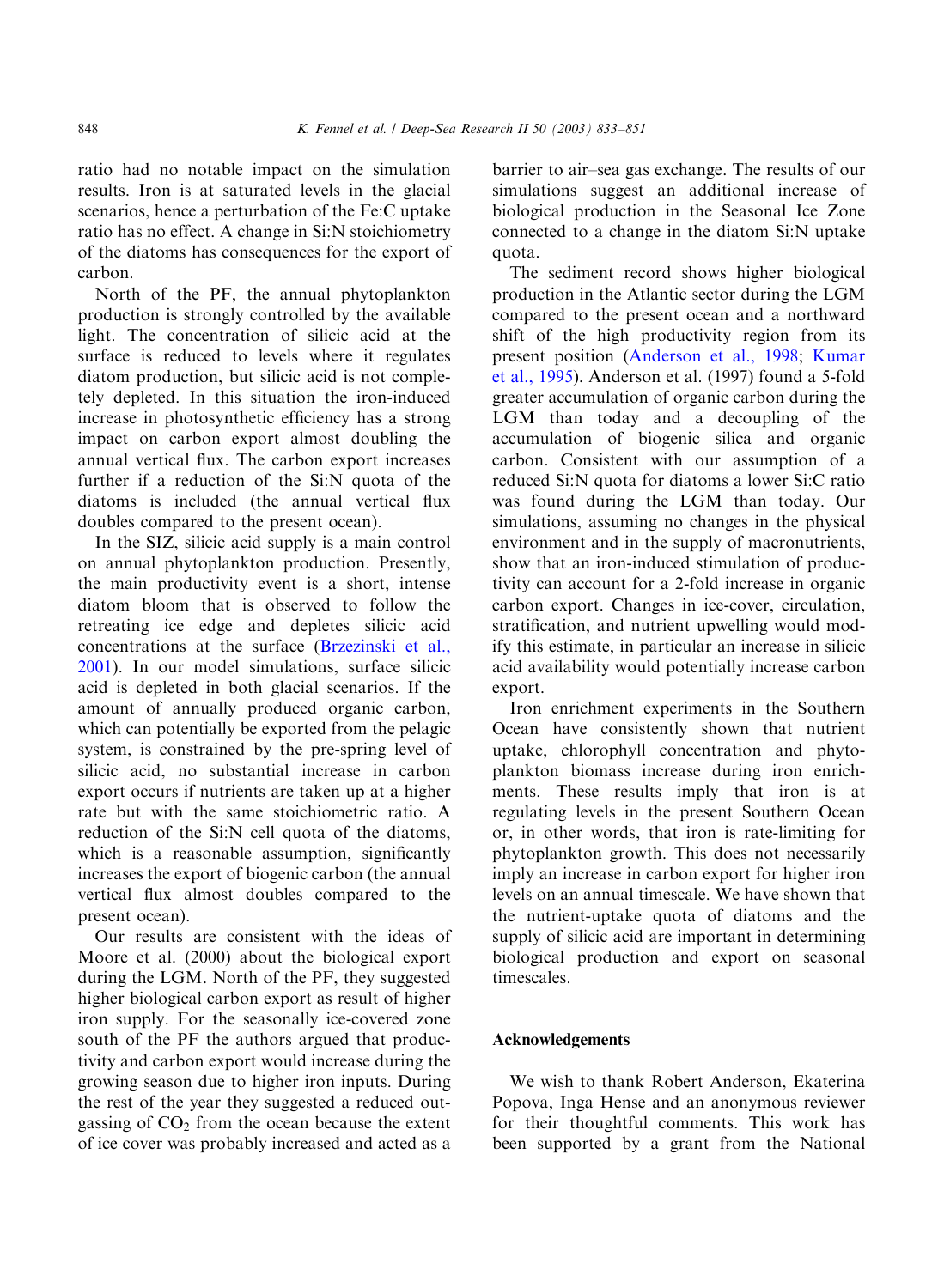<span id="page-16-0"></span>Aeronautics and Space Administration (NAG5- 4947). US JGOFS contribution no. 717.

# References

- Anderson, R.F., Kumar, N., Mortlock, R.A., Froelich, P.N., Kubik, P., Dittrich-Hannen, B., Suter, M., 1998. Latequaternary changes in productivity of the Southern Ocean. Journal of Marine Systems 17, 497–514.
- Archer, D., Maier-Reimer, E., 1994. Effect of the deep-sea sedimentary calcite preservation on atmospheric  $CO<sub>2</sub>$ concentration. Nature 367, 260–263.
- Banse, K., 1991. Iron availability, nitrate uptake and exportable new production in the subarctic Pacific. Journal of Geophysical Research 96, 741–748.
- Banse, K., 1996. Low seasonality of low concentrations of surface chlorophyll in the Subantarctic water ring: underwater irradiance, iron, or grazing? Progress in Oceanography 37, 241–291.
- Barbeau, K., Rue, E.L., Bruland, K.W., Butler, A., 2001. Photochemical cycling of iron in the surface ocean mediated by microbial iron(III)-binding ligands. Nature 413, 409–413.
- Bard, E., Hamelin, B., Fairbanks, R.G., Zindler, A., 1990. Calibration of  $^{14}$ C timescales over the past 30,000 years using mass spectrometric U-Th ages from Barbados corals. Nature 345, 405–410.
- Berner, T., Dubinsky, Z., Wyman, K., Falkowski, P.G., 1989. Photoadaptation and the ''package'' effect in dunaliella tertiolecta (Chlorophyceae). Journal of Phycology 25, 70–78.
- Boyd, P.W., et al., 2000. A mesoscale phytoplankton bloom in the polar Southern Ocean stimulated by iron fertilization. Nature 407, 695–702.
- Broecker, W.S., 1982. Glacial to interglacial changes in ocean chemistry. Progress in Oceanography 2, 151–197.
- Brzezinski, M.A., Nelson, D.M., Franck, V.M., Sigmon, D.E., 2001. Silicon dynamics within an intense open-ocean diatom bloom in the Pacific sector of the Southern Ocean. Deep-Sea Research II 48, 3997–4018.
- Chai, F., Lindley, S.T., Toggweiler, J.R., Barber, R.T., 2000. Testing the importance of iron and grazing in the maintenance of the high nitrate condition in the equatorial Pacific Ocean: a physical-biological model study. In: Hanson, R.B., Ducklow, H.W., Field, J.G. (Eds.), The Changing Ocean Carbon Cycle. Cambridge University Press, Cambridge, pp. 155–185.
- Christian, J.R., Verschell, M.A., Murtugudde, R., Busalacchi, A.J., McClain, C.R., 2002a. Biogeochemical modelling of the tropical Pacific Ocean. I. Seasonal and interannual variability. Deep-Sea Research II 49, 509–543.
- Christian, J.R., Verschell, M.A., Murtugudde, R., Busalacchi, A.J., McClain, C.R., 2002b. Biogeochemical modelling of the tropical Pacific Ocean. II. Iron biogeochemistry. Deep-Sea Research II 49, 545–565.
- Cullen, J.J., 1990. On models of growth and photosynthesis in phytoplankton. Deep-Sea Research I 37, 667–683.
- Cullen, J.J., 1991. Hypotheses to explain high-nutrient conditions in the open sea. Limnology and Oceanography 36, 1578–1599.
- de Baar, H.J.W., Jong, J.T.M., Bakker, D.C.E., Löscher, B.M., Veth, C., Bathmann, U., Smetacek, V., 1995. Importance of iron for plankton blooms and carbon dioxide drawdown in the Southern Ocean. Nature 373, 412–415.
- de Baar, H.J.W., Jong, J.T.M., Nolting, R.F., Timmermans, K.R., van Leeuwe, M.A., Bathmann, U., van der Loff, M.R., Sildam, J., 1999. Low dissolved Fe and absence of diatom blooms in remote Pacific waters of the Southern Ocean. Marine Chemistry 66, 1–34.
- Denman, K.L., Peña, M.A., 1999. A coupled 1-D biological physical model of the Northeast Subarctic Pacific Ocean with iron limitation. Deep-Sea Research II 46, 2877–2908.
- Dugdale, R.C., Wilkerson, F.P., Minas, H.J., 1995. The role of the silica pump in driving new production. Deep-Sea Research I 42, 697–719.
- Elderfield, H., Rickaby, R.E.M., 2000. Oceanic Cd/P ratio and nutrient utilization in the glacial Southern Ocean. Nature 405, 305–310.
- Fennel, K., Abbott, M.R., Spitz, Y.H., Richman, J.G., Nelson, D.M., 2003. Modeling controls of phytoplankton production in the southwest Pacific sector of the Southern Ocean. Deep-Sea Research II, this issue (PII: S0967- 0645(02)00594-5).
- François, R., et al., 1997. Contribution of Southern Ocean surface-water stratification to low atmospheric  $CO<sub>2</sub>$  concentrations during the last glacial period. Nature 389, 929–935.
- Franck, V.M., Brzezinski, M.A., Coale, K., Nelson, D.M., 2000. Iron and silicic acid concentrations regulate Si uptake north and south of the Polar Frontal Zone in the Pacific Sector of the Southern Ocean. Deep-Sea Research II 47, 3315–3338.
- Frost, B., 1991. The role of grazing control in nutrient-rich areas of the open ocean sea. Limnology and Oceanography 36, 1616–1630.
- Fung, I.Y., Meyn, S.K., Tegen, I., Doney, S.C., John, J.G., Bishop, J.K.B., 2000. Iron supply and demand in the upper ocean. Global Biogeochemical Cycles 14, 281–295.
- Geider, R.J., 1999. Complex lesson of iron uptake. Nature 400, 815–816.
- Geider, R.J., La Roche, J., 1994. The role of iron in phytoplankton photosynthesis and the potential for ironlimitation of primary productivity in the sea. Photosynthesis Research 39, 275–301.
- Gledhill, M., van den Berg, C.M.G., 1995. Measurement of the redox speciation of iron in seawater by catalytic stripping voltammetry. Marine Chemistry 50, 51–61.
- Greene, R.M., Geider, R.J., Falkowski, P.G., 1991. Effect of iron limitation on photosynthesis in a marine diatom. Limnology and Oceanography 36, 1772–1782.
- Greene, R.M., Geider, R.J., Falkowski, P.G., 1992. Effect of iron limitation on photosynthesis in a marine diatom. Limnology and Oceanography 36, 1772–1782.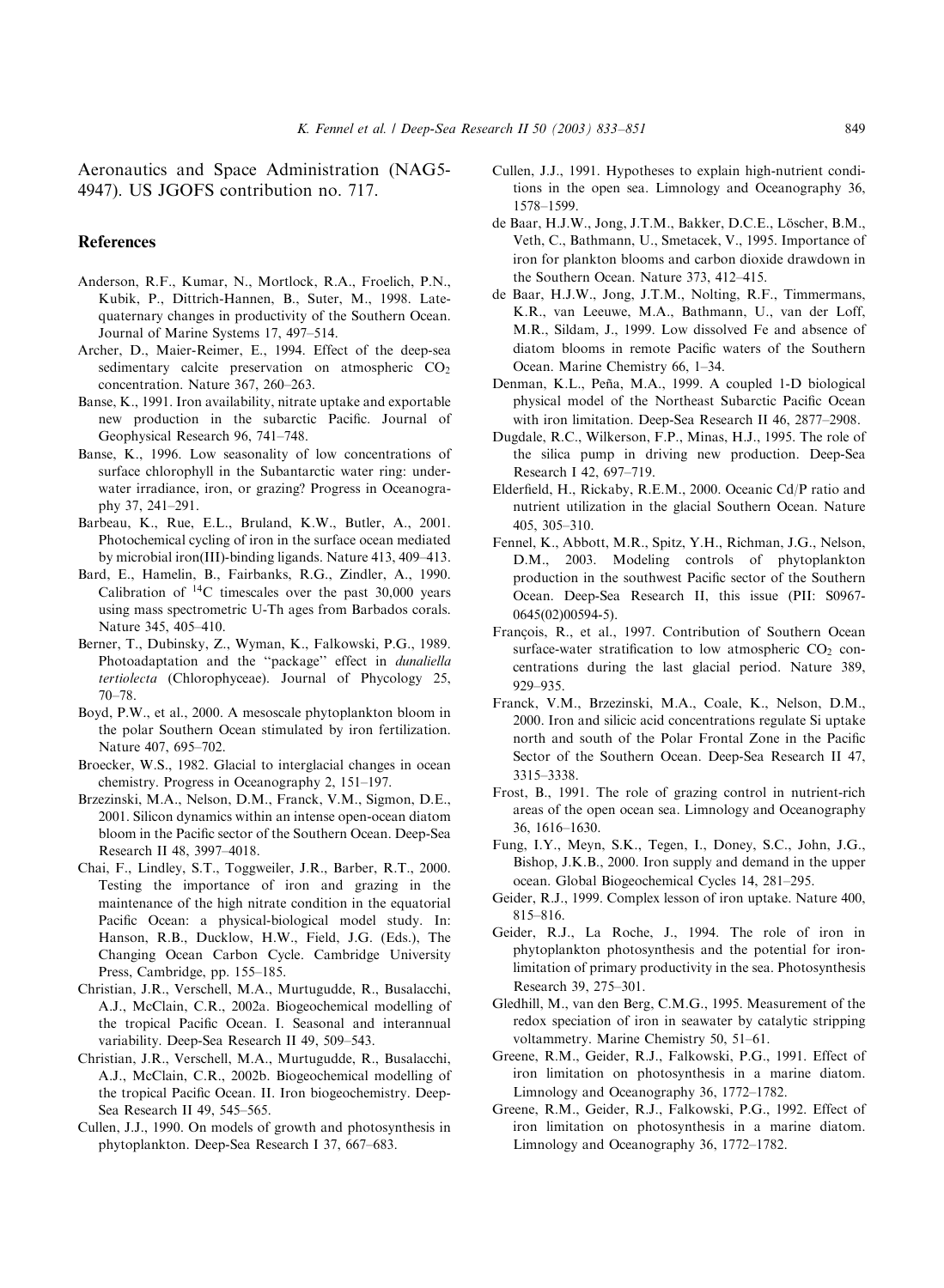- <span id="page-17-0"></span>Hense, I., Bathmann, U.V., Timmermann, R., 2000. Plankton dynamics in frontal systems of the Southern Ocean. Journal of Marine Systems 27, 235–252.
- Hutchins, D.A., Bruland, K.W., 1998. Iron-limited diatom growth and Si:N uptake ratios in a coastal upwelling regime. Nature 393, 561–564.
- Hutchins, D.A., DiTullio, G.R., Bruland, K.W., 1993. Iron and regenerated production: evidence for biological iron recycling in two marine environments. Limnology and Oceanography 38, 1242–1255.
- Hutchins, D.A., Wand, W.-X., Fisher, N.S., 1995. Copepod grazing and the biogeochemical fate of diatom iron. Limnology and Oceanography 40, 989–994.
- Hutchins, D.A., Witter, A.E., Butler, A., Luther, G.W., 1999. Competition among marine phytoplankton for different chelated iron species. Nature 400, 858–861.
- Johnson, K.S., Gordon, R.M., Coale, K.H., 1997. What controls dissolved iron concentrations in the world ocean? Marine Chemistry 57, 137–161.
- Knox, F., McElroy, M.B., 1984. Changes in atmospheric CO<sub>2</sub>: influence of the marine biota at high latitude. Journal of Geophysical Research 89, 4629–4637.
- Kumar, N., Anderson, R.F., Mortlock, R.A., Froelich, P.N., Kubik, P., Dittrich-Hannen, B., Suter, M., 1995. Increased biological productivity and export production in the glacial Southern Ocean. Nature 378, 675–680.
- Lancelot, C., Hannon, E., Becquevort, S., Veth, C., de Baar, H.J.W., 2000. Modeling phytoplankton blooms and carbon export production in the Southern Ocean: dominant controls by light and iron in the Atlantic sector in Austral spring in 1992. Deep-Sea Research I 47, 1621–1662.
- Lefèvre, N., Watson, A.J., 1999. Modeling the geochemical cycle of iron in the oceans and its impact on atmospheric CO2 concentrations. Global Biogeochemical Cycles 13, 727–736.
- Leonard, C.L., McClain, C.R., Murtugudde, R., Hofmann, E.E., Harding, L.W., 1999. An iron-based ecosystem model of the central equatorial Pacific. Journal of Geophysical Research 104, 1325–1341.
- Liebig, J., 1855. Principles of agricultural chemistry with special reference to the late researches made in England. In: Pomeroy, L.R. (Ed.), Cycles of Essential Elements–Benchmark Papers in Ecology, Vol. I (1974). Dowden, Hutchinson and Ross Inc., Stroudsbourg, Pennsylvania, pp. 11–28.
- Loukos, H., Frost, B., Harrison, D.E., Murray, J.W., 1997. An ecosystem model with iron limitation of primary production in the equatorial Pacific at  $140^{\circ}$ W. Deep-Sea Research II 44, 2221–2249.
- Martin, J., 1990. Glacial–interglacial  $CO<sub>2</sub>$  change: the iron hypothesis. Paleoceanography 5, 1–13.
- Measures, C.I., Vink, S., 2001. Dissolved Fe in the upper waters of the Pacific sector of the Southern Ocean. Deep-Sea Research I 48, 3913–3941.
- Measures, C.I., Yuan, J., Resing, J.A., 1995. Determination of iron in seawater by flow injection analysis using in-line

preconcentration and spectrophotometric detection. Marine Chemistry 50, 3–12.

- Mitchell, B.G., Brody, E.A., Holm-Hansen, O., McClain, C., Bishop, J., 1991. Light limitation of phytoplankton biomass and macronutrient utilization in the Southern Ocean. Limnology and Oceanography 36, 1662–1677.
- Monnin, E., et al., 2001. Atmospheric  $CO<sub>2</sub>$  concentrations over the Last Glacial Termination. Science 291, 112–114.
- Moore, J.K., Abbott, M.R., Richman, J.G., Nelson, D.M., 2000. The Southern Ocean at the last glacial maximum: a strong sink for atmospheric carbon dioxide. Global Biogeochemical Cycles 14 (1), 455–475.
- Moore, J.K., Doney, S.C., Glover, D.M., Fung, I., 2002a. Iron cycling and nutrient limitation patterns in surface waters of the world ocean. Deep-Sea Research II 49, 463–507.
- Moore, J.K., Doney, S.C., Kleypas, J.A., Glover, D.M., Fung, I., 2002b. An intermediate complexity marine ecosystem model for the global domain. Deep-Sea Research II 49, 403–462.
- Nelson, D.M., Smith, W.O., 1991. Sverdrup revisited: critical depths, maximum chlorophyll levels, and the control of Southern Ocean productivity by the irradiance-mixing regime. Limnology and Oceanography 36, 1650–1661.
- Petit, J.R., et al., 1999. Climate and atmospheric history of the past 420,000 years from the Vostok ice core, Antarctica. Nature 399, 429–436.
- Petit, J.R., Mounier, L., Jouzel, J., Korotkevich, K.S., Kotlyakov, V.I., Lorius, C., 1990. Paleoclimatological and chronological implications of the vostok ice core. Nature 343, 56–58.
- Popova, E.E., Ryabchenko, V.A., Fasham, M.J.R., 2000. Biological pump and vertical mixing in the Southern Ocean: their impact on atmospheric  $CO<sub>2</sub>$ . Global Biogeochemical Cycles 14, 477–498.
- Price, J.F., Weller, R.A., Pinkel, R., 1986. Diurnal cycling: observations and models of the upper ocean response to diurnal heating, cooling, and wind mixing. Journal of Geophysical Research 91, 8411–8427.
- Price, N.M., Ahner, B.A., Morel, F.M.M., 1994. The equatorial Pacific Ocean: grazer-controlled phytoplankton populations in an iron-limited system. Limnology and Oceanography 39, 520–534.
- Raven, J.A., 1988. The iron and molybdenum use efficiencies of plant growth with different energy, carbon and nitrogen sources. New Phycologist 109, 279–287.
- Redfield, A.C., Ketchum, B.H., Richards, F.A., 1963. The influence if organisms on the composition of seawater. In: Hill, M.N. (Ed.), The Sea. Wiley, New York, pp. 26–77.
- Rue, E., Bruland, K.W., 1995. Complexiation of iron(III) by natural organic ligands in the central North Pacific determined by a new competitive equilibration/absorptive cathodic stripping voltammetry method. Marine Chemistry 50, 117–138.
- Sarmiento, J.L., Orr, J.C., 1991. Three-dimensional simulations of the impact of Southern Ocean nutrient depletion on atmospheric  $CO<sub>2</sub>$  and ocean chemistry. Limnology and Oceanography 36, 1928–1950.